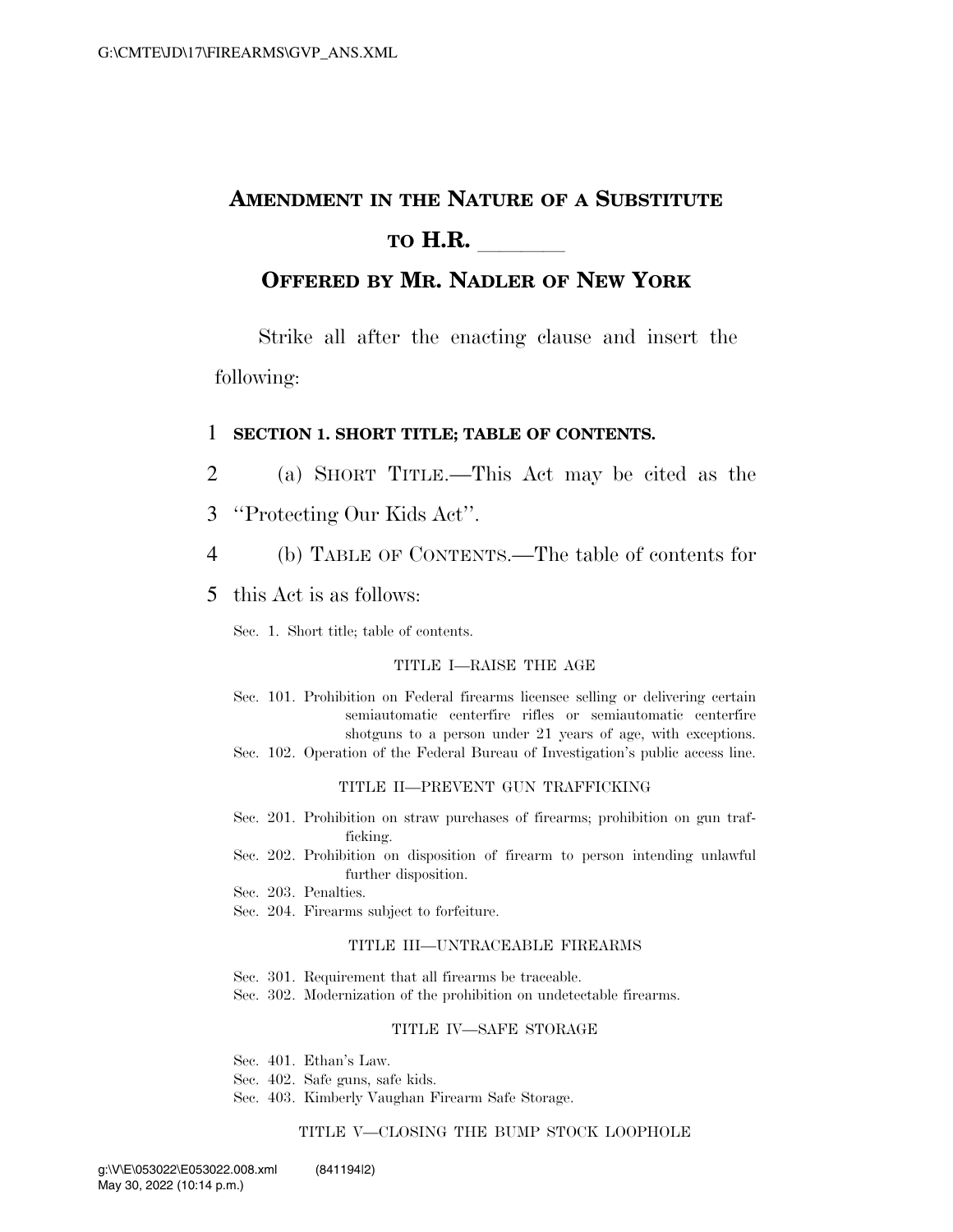Sec. 501. Bump stocks.

### TITLE VI—KEEP AMERICANS SAFE

Sec. 601. Definitions.

- Sec. 602. Restrictions on large capacity ammunition feeding devices.
- Sec. 603. Penalties.
- Sec. 604. Use of Byrne grants for buy-back programs for large capacity ammunition feeding devices.

## 1 **TITLE I—RAISE THE AGE**

2 **SEC. 101. PROHIBITION ON FEDERAL FIREARMS LICENSEE** 

 **SELLING OR DELIVERING CERTAIN SEMI- AUTOMATIC CENTERFIRE RIFLES OR SEMI- AUTOMATIC CENTERFIRE SHOTGUNS TO A PERSON UNDER 21 YEARS OF AGE, WITH EX-CEPTIONS.** 

8 (a) IN GENERAL.—Section  $922(b)(1)$  of title 18, 9 United States Code, is amended to read as follows:

10  $\frac{10}{(1)(\text{A})}$  any firearm or ammunition to any indi-11 vidual who the licensee knows or has reasonable 12 cause to believe has not attained 18 years of age;

 ''(B) any semiautomatic centerfire rifle or semi- automatic centerfire shotgun that has, or has the ca- pacity to accept, an ammunition feeding device with a capacity exceeding 5 rounds, to any individual who the licensee knows or has reasonable cause to believe has not attained 21 years of age and is not a quali-fied individual; or

20  $\langle ^{\prime}(C)$  if the firearm or ammunition is not a 21 semiautomatic centerfire rifle or semiautomatic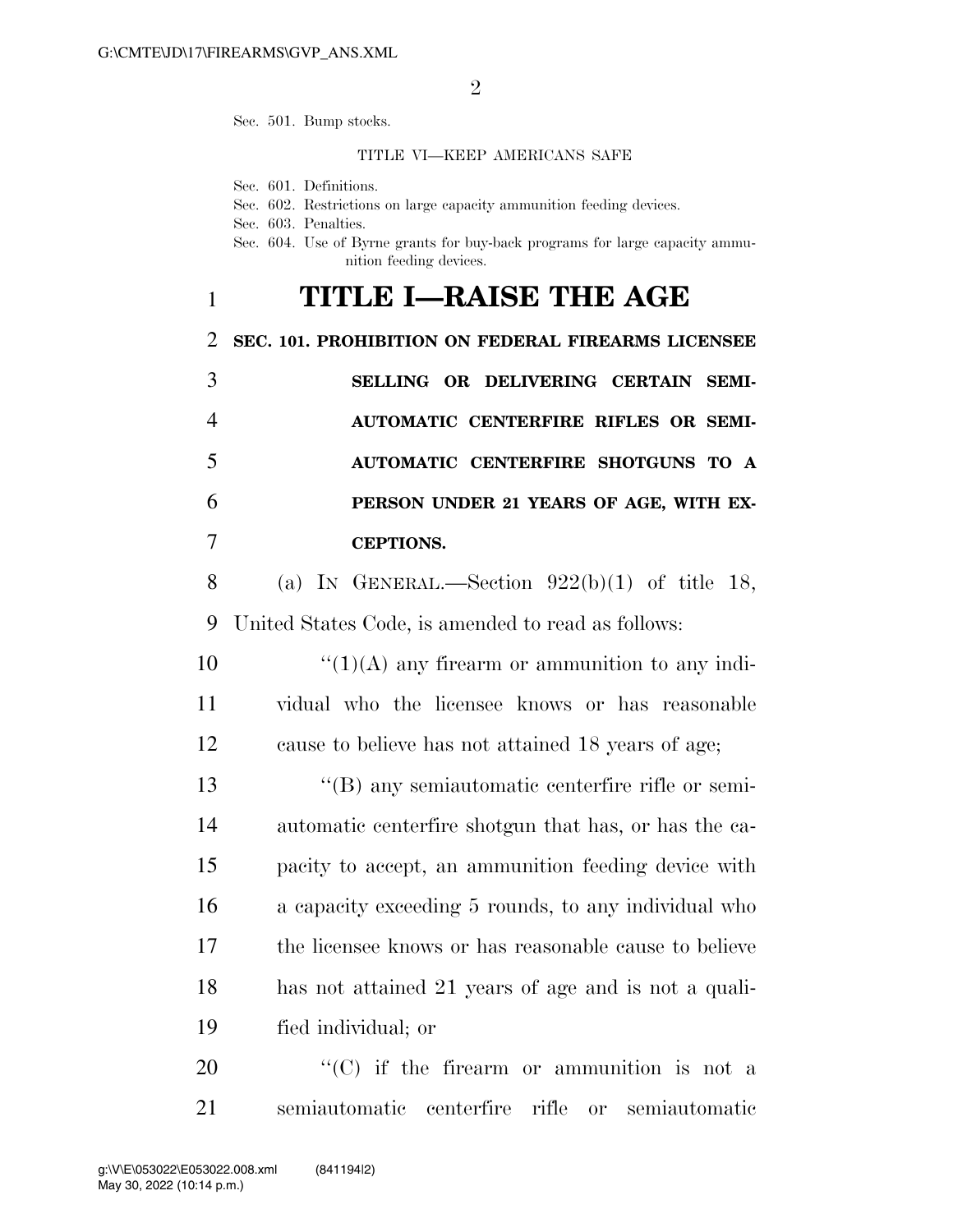centerfire shotgun described in subparagraph (B) and is other than a shotgun or rifle, or ammunition for a shotgun or rifle, to any individual who the li- censee knows or has reasonable cause to believe has 5 not attained 21 years of age;".

6 (b) CONFORMING AMENDMENT.—Section  $922(c)(1)$  of such title is amended by striking ''in the case of any firearm'' and all that follows through ''eighteen years or more of age'' and inserting ''(1) in the case of a semiauto- matic centerfire rifle or semiautomatic centerfire shotgun that has, or has the capacity to accept, an ammunition feeding device with a capacity exceeding 5 rounds, I am at least 21 years of age or a qualified individual (as de-14 fined in section  $921(a)(30)$  of title 18, United States Code), (2) in the case of a firearm other than a shotgun, a rifle, or such a semiautomatic centerfire rifle or semi- automatic centerfire shotgun, I am at least 21 years of age, or (3) in the case of any other shotgun or rifle, I am at least 18 years of age''.

 (c) QUALIFIED INDIVIDUAL DEFINED.—Section 921(a) of such title is amended by inserting after para-graph (29) the following:

23 "(30) The term 'qualified individual' means—

24 ''(A) a member of the Armed Forces on active duty; and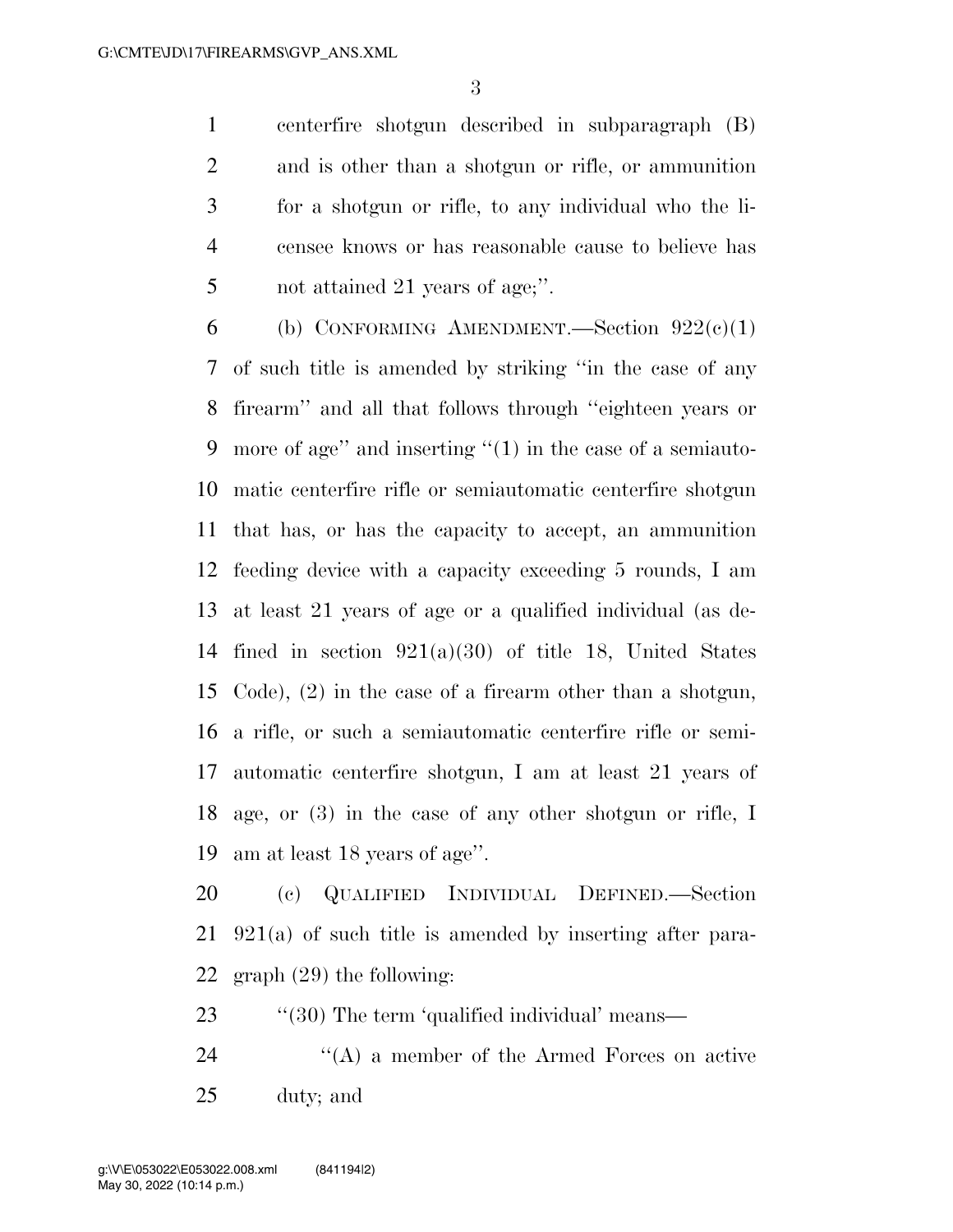''(B) a full-time employee of the United States, a State, or a political subdivision of a State who in the course of his or her official duties is authorized to carry a firearm.

 ''(31) The term 'ammunition feeding device' means a magazine, belt, drum, feed strip, or similar device, but does not include an attached tubular device which is only capable of operating with .22 caliber rimfire ammuni-tion.''.

## **SEC. 102. OPERATION OF THE FEDERAL BUREAU OF INVES-TIGATION'S PUBLIC ACCESS LINE.**

 (a) REPORT.—Not later than 90 days after the date of the enactment of this Act, the Director of the Federal Bureau of Investigation (in this section referred to as the ''FBI'') shall submit to the Committee on the Judiciary of the Senate and the Committee on the Judiciary of the House of Representatives a report regarding operation of the FBI's public access line.

 (b) MATTERS INCLUDED.—The report required by subsection (a) shall, at a minimum, include the following:

 (1) A description of the protocols and proce- dures in effect with respect to information-sharing between the public access line and the field offices of the FBI.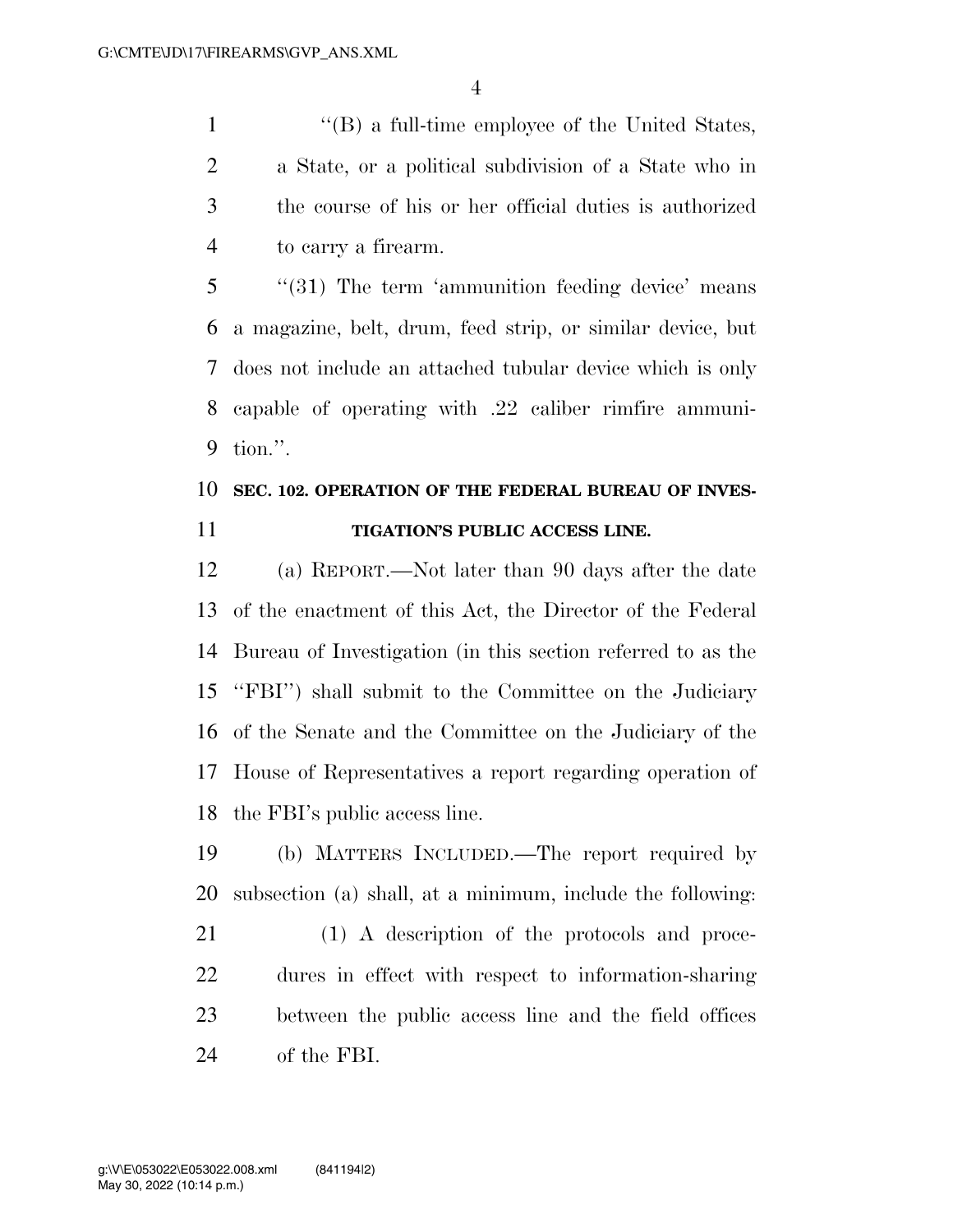(2) Recommendations for improving the proto- cols and procedures to improve the information-shar-ing.

# **TITLE II—PREVENT GUN TRAFFICKING**

 **SEC. 201. PROHIBITION ON STRAW PURCHASES OF FIRE-ARMS; PROHIBITION ON GUN TRAFFICKING.** 

 (a) IN GENERAL.—Chapter 44 of title 18, United States Code, is amended—

10 (1) in section 921(a), by adding at the end the following:

12 ''(37) The term 'family members' means spouses, do- mestic partners, parents and their children, including step-parents and their step-children, siblings, aunts or un- cles and their nieces or nephews, or grandparents and their grandchildren.''; and

(2) by adding at the end the following:

## **''§ 932. Gun trafficking**

 ''(a) It shall be unlawful for any person (other than a licensee under this chapter), in or otherwise affecting interstate or foreign commerce, to knowingly purchase or acquire, or attempt to purchase or acquire, a firearm for the possession of a third party.

 ''(b) It shall be unlawful for any person (other than a licensee under this chapter), in or otherwise affecting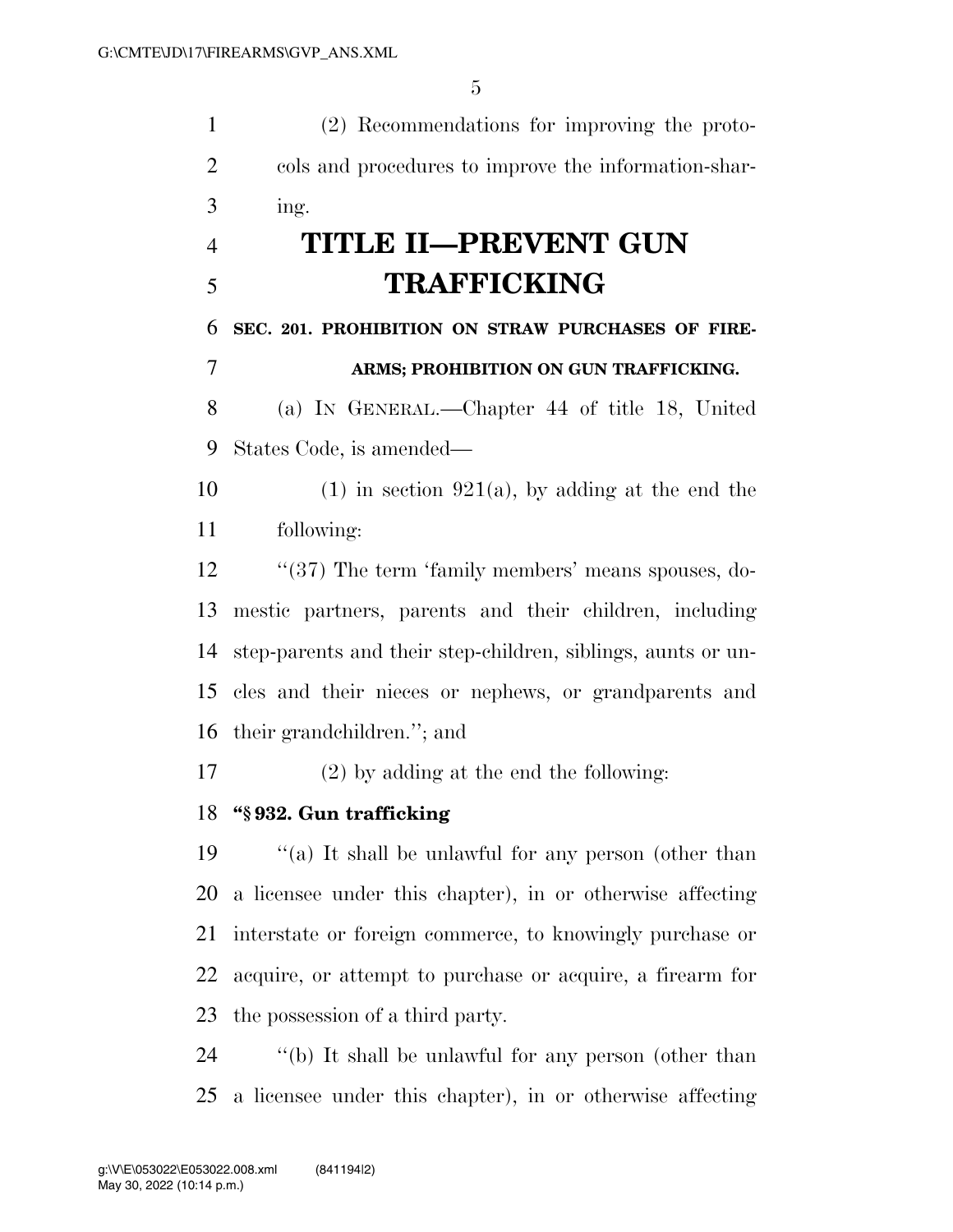interstate or foreign commerce, to hire, solicit, command, induce, or otherwise endeavor to persuade another person to purchase, or attempt to purchase, any firearm for the purpose of obtaining the firearm for the person or selling or transferring the firearm to a third party.

 ''(c) The Attorney General shall ensure that the fire- arm transaction record form required to be completed in connection with a firearm transaction includes a statement outlining the penalties that may be imposed for violating subsection (a).

 ''(d) This section shall not apply to any firearm, if the purchaser or person acquiring the firearm has no rea- son to believe that the recipient of the firearm will use or intends to use the firearm in a crime or is prohibited from purchasing or possessing firearms under State or Federal law and the firearm—

 $\mathcal{L}^{(1)}$  is purchased or acquired by any person, or that any person attempts to purchase or acquire, as a bona fide gift between family members; or

 $\frac{1}{2}$  (2) is purchased or acquired by an agent of a lawful business, or that an agent of a lawful busi- ness attempts to purchase or acquire, for the pur- pose of transferring to another agent of the busi-ness, for lawful use in the business.''.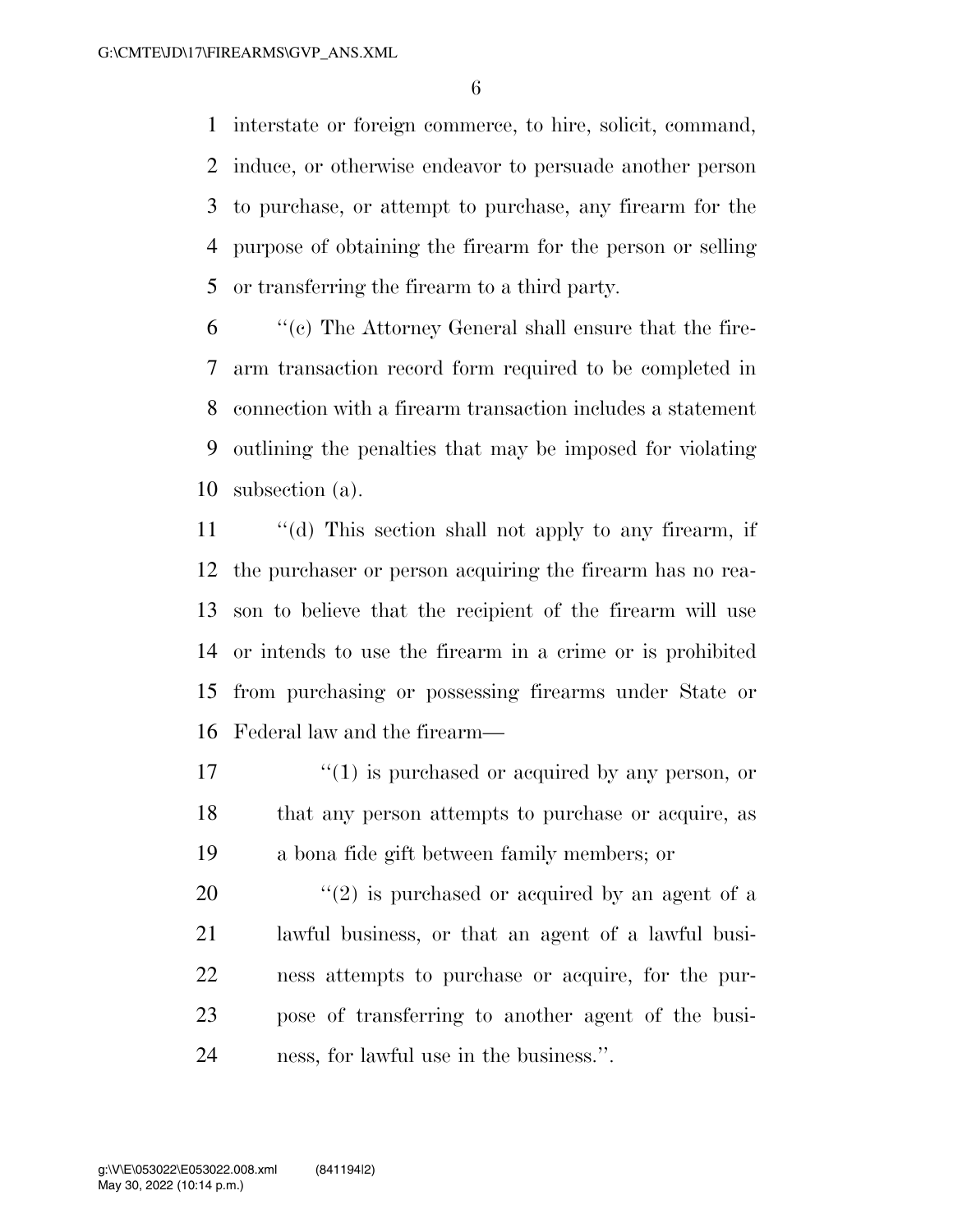| 1      | (b) FORFEITURE.—Section $982(a)(5)$ of such title is       |
|--------|------------------------------------------------------------|
| 2      | amended—                                                   |
| 3      | (1) in subparagraph $(D)$ , by striking "or" at            |
| 4      | the end; and                                               |
| 5      | $(2)$ by inserting after subparagraph $(E)$ the fol-       |
| 6      | lowing:                                                    |
| $\tau$ | "(F) section $922(a)(1)(A)$ (related to unlicensed         |
| 8      | firearms sales);                                           |
| 9      | "(G) section $922(d)$ (relating to illegal gun             |
| 10     | transfers); or                                             |
| 11     | "(H) section $932$ (relating to gun trafficking),".        |
| 12     | (c) MONEY LAUNDERING AMENDMENT.—Section                    |
| 13     | $1956(c)(7)(D)$ of such title is amended by striking "sec- |
| 14     | tion 924(n)" and inserting "section 922(a)(1)(A), 922(d),  |
| 15     | $924(n)$ , or $932"$ .                                     |
| 16     | (d) CLERICAL AMENDMENT.—The table of sections              |
| 17     | for such chapter is amended by adding at the end the fol-  |
|        | 18 lowing:                                                 |
|        | "932. Gun trafficking.".                                   |
| 19     | SEC. 202. PROHIBITION ON DISPOSITION OF FIREARM TO         |
| 20     | PERSON INTENDING UNLAWFUL<br><b>FURTHER</b>                |
| 21     | DISPOSITION.                                               |
| 22     | Section $922(d)$ of title 18, United States Code, is       |
| 23     | amended in the 1st sentence—                               |
| 24     | $(1)$ in paragraph $(8)$ , by striking "or" at the         |
| 25     | end;                                                       |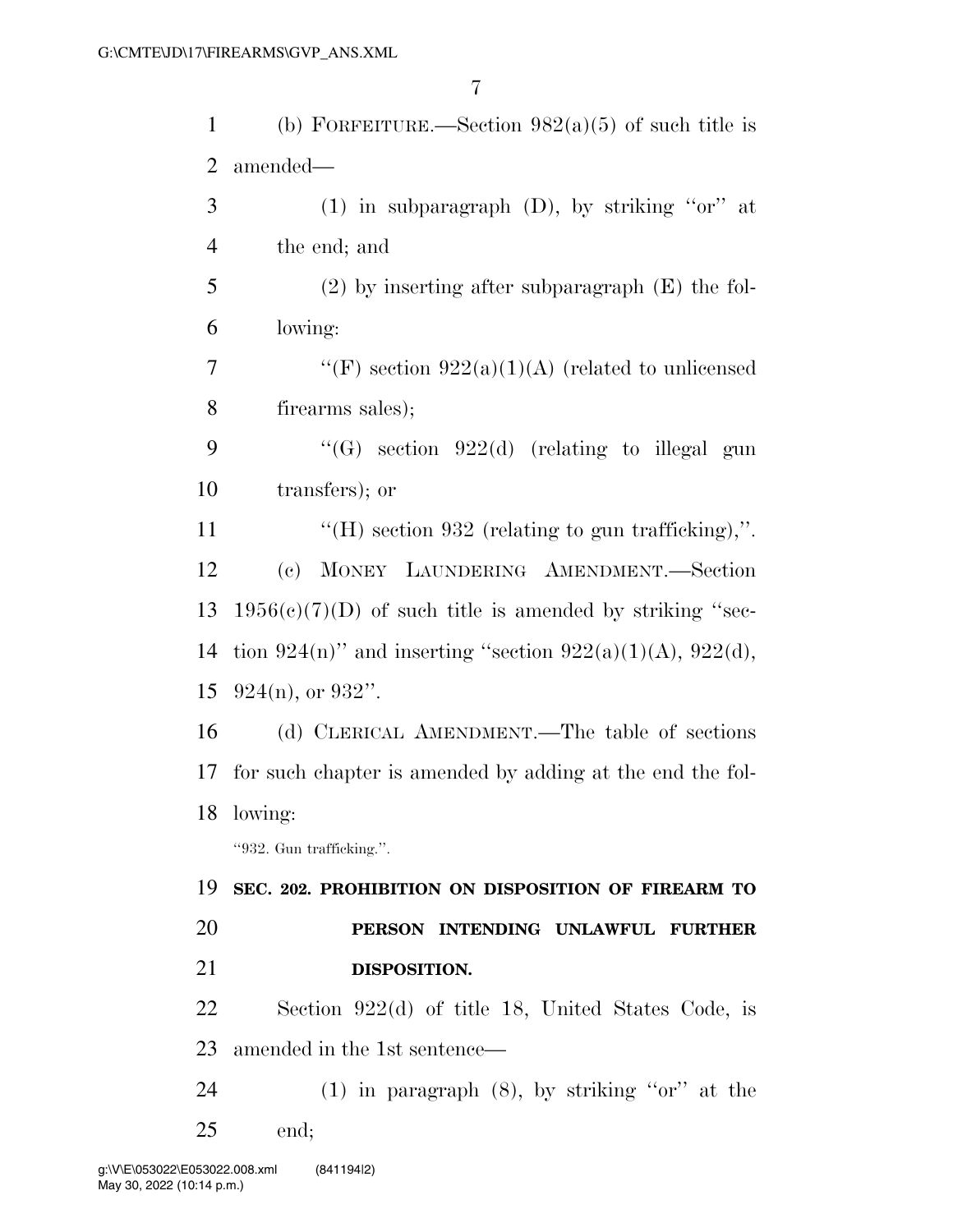| $\mathbf{1}$   | $(2)$ in paragraph $(9)$ , by striking the period at        |
|----------------|-------------------------------------------------------------|
| $\overline{2}$ | the end and inserting "; or"; and                           |
| 3              | $(3)$ by inserting after and below paragraph $(9)$          |
| $\overline{4}$ | the following:                                              |
| 5              | $\cdot$ (10) intends to sell or otherwise dispose of the    |
| 6              | firearm or ammunition in violation of a Federal law,        |
| 7              | or to sell or otherwise dispose of the firearm or am-       |
| 8              | munition to a person in another State in violation of       |
| 9              | a law of that State.".                                      |
| 10             | SEC. 203. PENALTIES.                                        |
| 11             | Section $924(a)$ of title 18, United States Code, is        |
| 12             | amended by adding at the end the following:                 |
| 13             | "(8) Whoever knowingly violates section $922(a)(1)(A)$      |
| 14             | or 932 shall be fined under this title, imprisoned not more |
| 15             | than 10 years, or both.".                                   |
| 16             | SEC. 204. FIREARMS SUBJECT TO FORFEITURE.                   |
| 17             | Section $924(d)$ of title 18, United States Code, is        |
| 18             | amended—                                                    |
| 19             | (1) in paragraph $(1)$ , by inserting "or 932"              |
| 20             | after "section 924"; and                                    |
| 21             | $(2)$ in paragraph $(3)$ —                                  |
| 22             | $(A)$ in subparagraph $(E)$ , by striking                   |
| 23             | "and" at the end;                                           |
| 24             | $(B)$ in subparagraph $(F)$ , by striking the               |
| 25             | period at the end and inserting "; and"; and                |
|                |                                                             |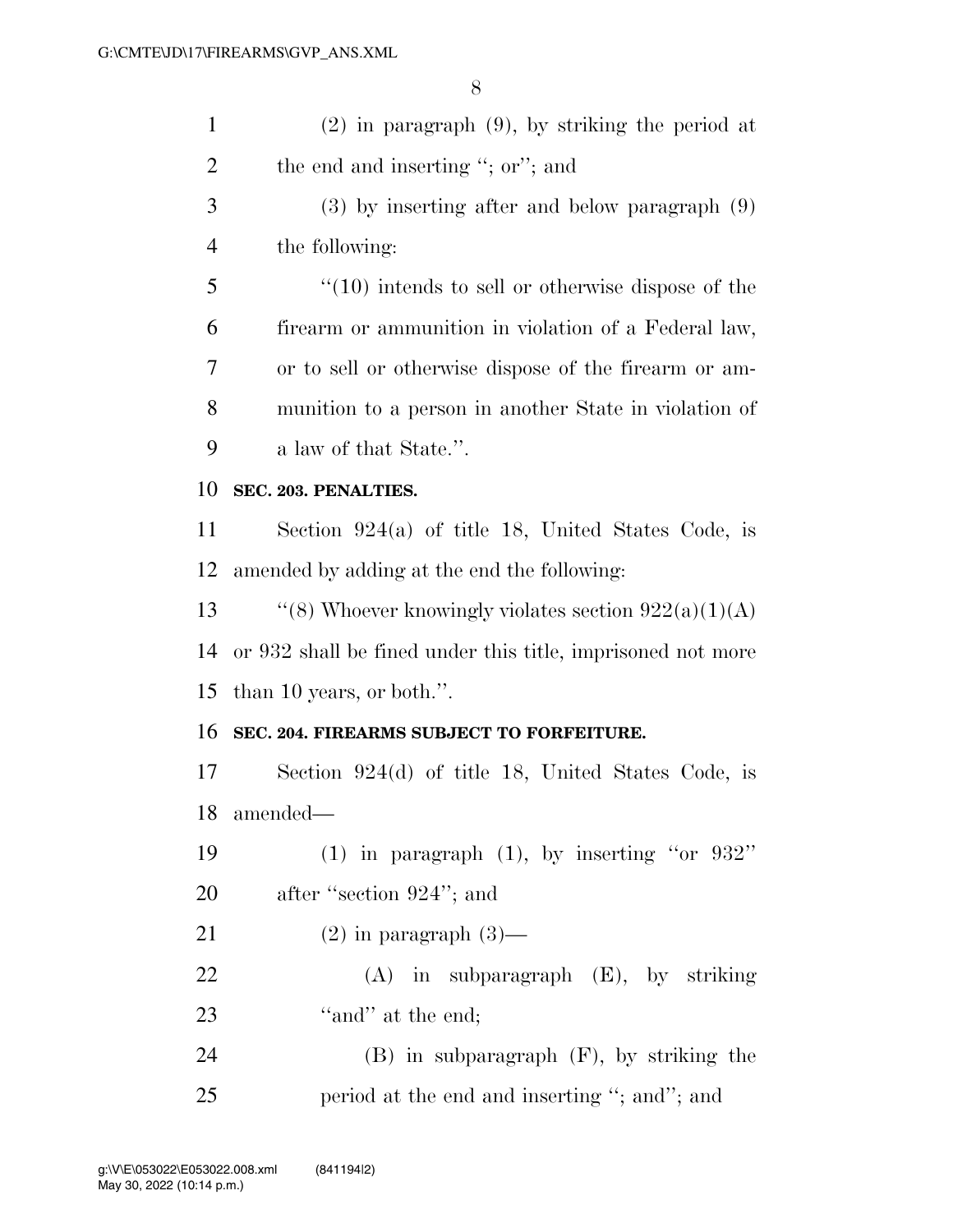| $\mathbf{1}$   | (C) by adding at the end the following:                |
|----------------|--------------------------------------------------------|
| $\overline{2}$ | $\lq\lq(G)$ any offense under section 932.".           |
| 3              | <b>TITLE III—UNTRACEABLE</b>                           |
| $\overline{4}$ | <b>FIREARMS</b>                                        |
| 5              | SEC. 301. REQUIREMENT THAT ALL FIREARMS BE TRACE-      |
| 6              | ABLE.                                                  |
| 7              | (a) DEFINITIONS.—Section $921(a)$ of title 18, United  |
| 8              | States Code, as amended by this Act, is further amend- |
| 9              | $ed$ —                                                 |
| 10             | $(1)$ in paragraph $(10)$ , by adding at the end the   |
| 11             | following: "The term 'manufacturing firearms' shall    |
| 12             | include assembling a functional firearm or molding,    |
| 13             | machining, or 3D printing a frame or receiver, and     |
| 14             | shall not include making or fitting special barrels,   |
| 15             | stocks, or trigger mechanisms to firearms."; and       |
| 16             | $(2)$ by adding at the end the following:              |
| 17             | $\lq(38)$ The term 'ghost gun'—                        |
| 18             | $\lq\lq$ means a firearm, including a frame or re-     |
| 19             | ceiver, that lacks a unique serial number engraved     |
| 20             | or cast on the frame or receiver by a licensed manu-   |
| 21             | facturer or importer in accordance with this chapter;  |
| 22             | and                                                    |
| 23             | $\lq\lq (B)$ does not include—                         |
| 24             | $f'(i)$ a firearm that has been rendered per-          |
| 25             | manently inoperable;                                   |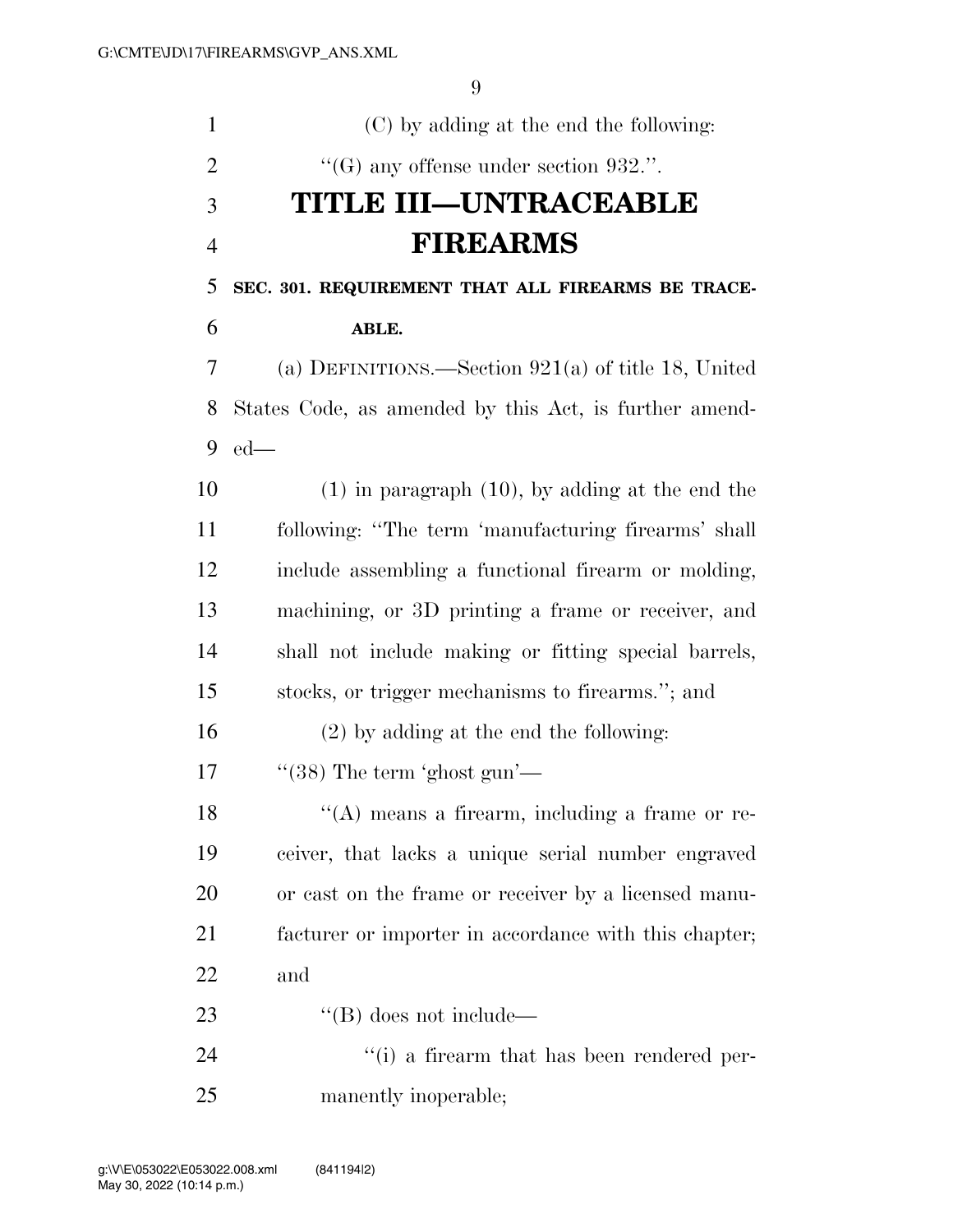| $\mathbf{1}$   | "(ii) a firearm that, not later than $30$             |
|----------------|-------------------------------------------------------|
| $\overline{2}$ | months after the date of enactment of this            |
| 3              | paragraph, has been identified by means of a          |
| $\overline{4}$ | unique serial number, assigned by a State agen-       |
| 5              | cy, engraved or cast on the receiver or frame of      |
| 6              | the firearm in accordance with State law;             |
| 7              | "(iii) a firearm manufactured or imported             |
| 8              | before December 16, 1968; or                          |
| 9              | "(iv) a firearm identified as provided for            |
| 10             | under section 5842 of the Internal Revenue            |
| 11             | Code of 1986.                                         |
| 12             | $\cdot\cdot(39)$ The term 'fire control component'—   |
| 13             | $\lq\lq$ means a component necessary for the fire-    |
| 14             | arm to initiate or complete the firing sequence; and  |
| 15             | "(B) includes a hammer, bolt or breechblock,          |
| 16             | cylinder, trigger mechanism, firing pin, striker, and |
| 17             | slide rails.                                          |
| 18             | $``(40)(A)$ The term 'frame or receiver'—             |
| 19             | "(i) means a part of a weapon that provides or        |
| 20             | is intended to provide the housing or structure to    |
| 21             | hold or integrate 1 or more fire control components,  |
| 22             | even if pins or other attachments are required to     |
| 23             | connect those components to the housing or struc-     |
| 24             | ture;                                                 |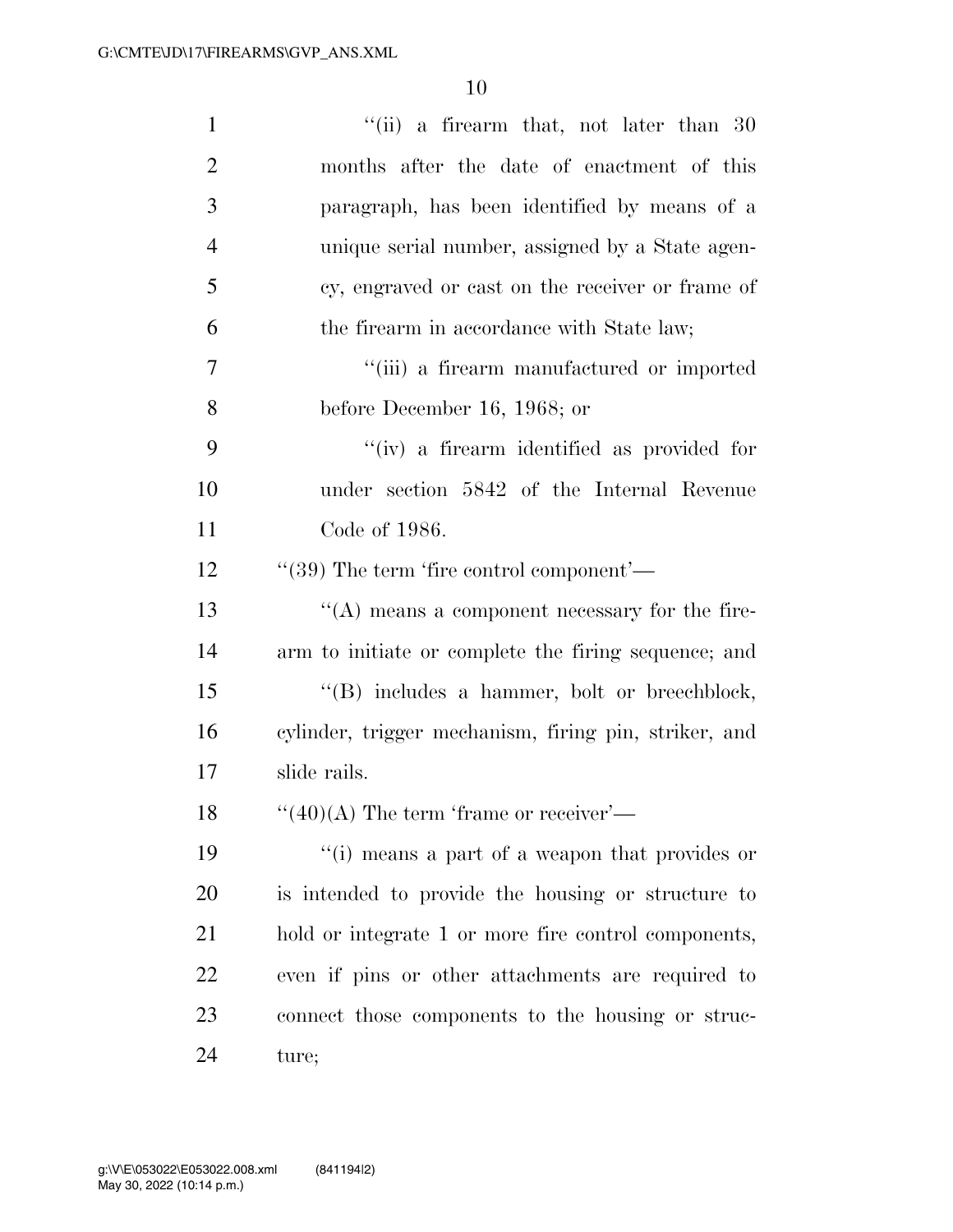| $\mathbf{1}$     | "(ii) includes a frame or receiver, blank, cast-          |
|------------------|-----------------------------------------------------------|
| $\overline{2}$   | ing, or machined body, that requires modification,        |
| 3                | including machining, drilling, filing or molding, to be   |
| $\overline{4}$   | used as part of a functional firearm, and which is        |
| 5                | designed and intended to be used in the assembly of       |
| 6                | a functional firearm, unless the piece of material has    |
| $\boldsymbol{7}$ | had—                                                      |
| 8                | $\lq\lq$ its size or external shape altered solely        |
| 9                | to facilitate transportation or storage; or               |
| 10               | "(II) solely its chemical composition al-                 |
| 11               | tered.                                                    |
| 12               | "(B) For purposes of subparagraph $(A)(i)$ , if a weap-   |
| 13               | on with more than 1 part that provides the housing or     |
| 14               | a structure designed to hold or integrate 1 or more fire  |
| 15               | control or essential components, each such part shall be  |
| 16               | considered a frame or receiver, unless the Attorney Gen-  |
| 17               | eral has provided otherwise by regulation or other formal |
| 18               | determination with respect to the specific make and model |
| 19               | of weapon on or before January 1, 2023.".                 |
| 20               | (b) PROHIBITION; REQUIREMENTS.—Section 922 of             |
| 21               | title 18, United States Code, is amended by adding at the |
| 22               | end the following:                                        |
| 23               | "(aa) $(1)(A)$ Except as provided in subparagraph $(B)$ , |

it shall be unlawful for any person to manufacture, sell,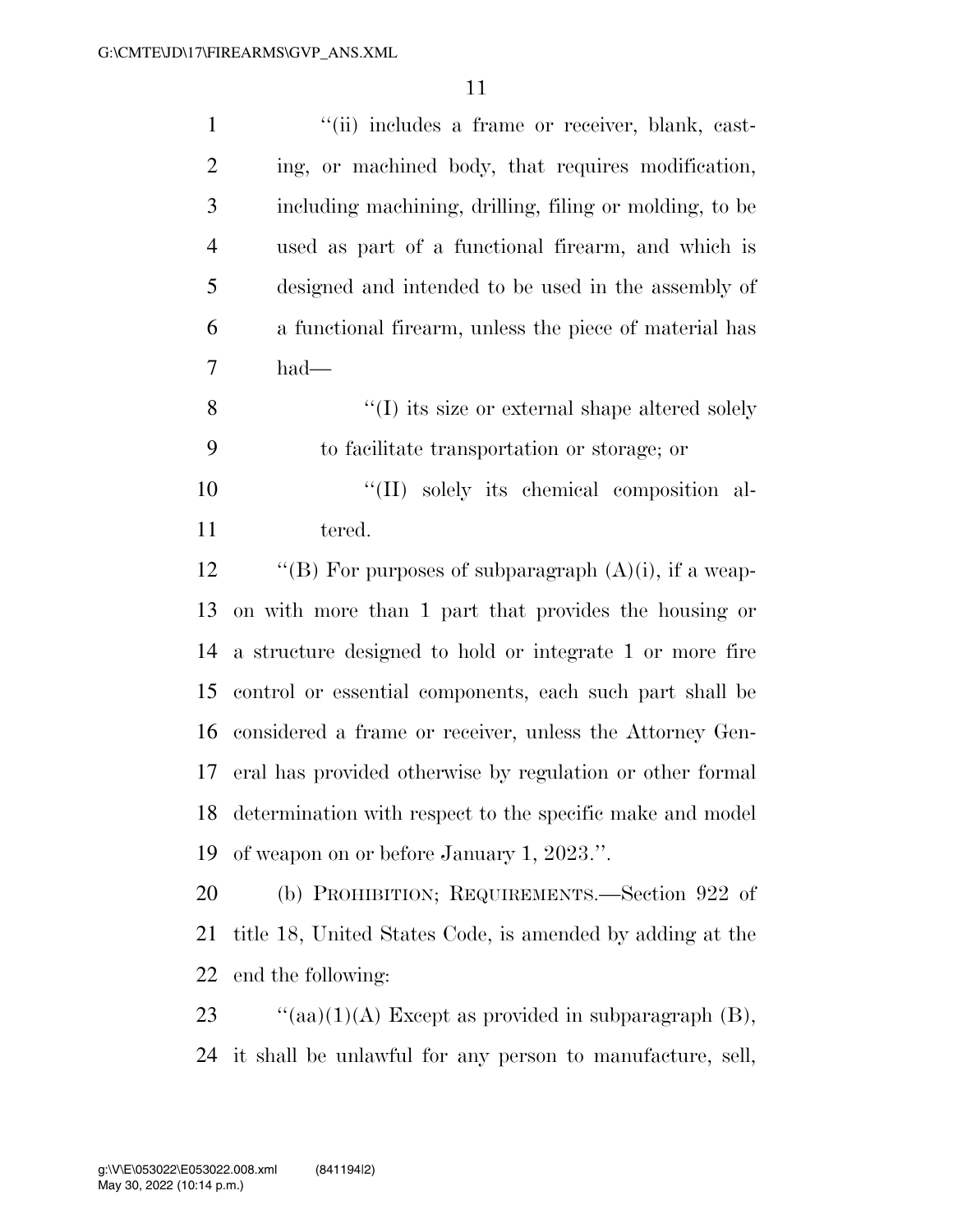offer to sell, transfer, purchase, or receive a ghost gun in or affecting interstate or foreign commerce.

- ''(B) Subparagraph (A) shall not apply to-
- ''(i) the manufacture of a firearm by a licensed manufacturer if the licensed manufacturer complies with section 923(i) before selling or transferring the firearm to another person;

8 ''(ii) the offer to sell, sale, or transfer of a fire- arm to, or purchase or receipt of a firearm by, a li- censed manufacturer or importer before the date that is 30 months after the date of enactment of this subsection; or

 ''(iii) transactions between licensed manufactur-ers and importers on any date.

 ''(2) It shall be unlawful for a person other than a licensed manufacturer or importer to engrave or cast a serial number on a firearm in or affecting interstate or foreign commerce unless specifically authorized by the At-torney General.

 $\frac{1}{20}$  (3) Beginning on the date that is 30 months after the date of enactment of this subsection, it shall be unlaw- ful for any person other than a licensed manufacturer or importer to knowingly possess a ghost gun in or affecting interstate or foreign commerce.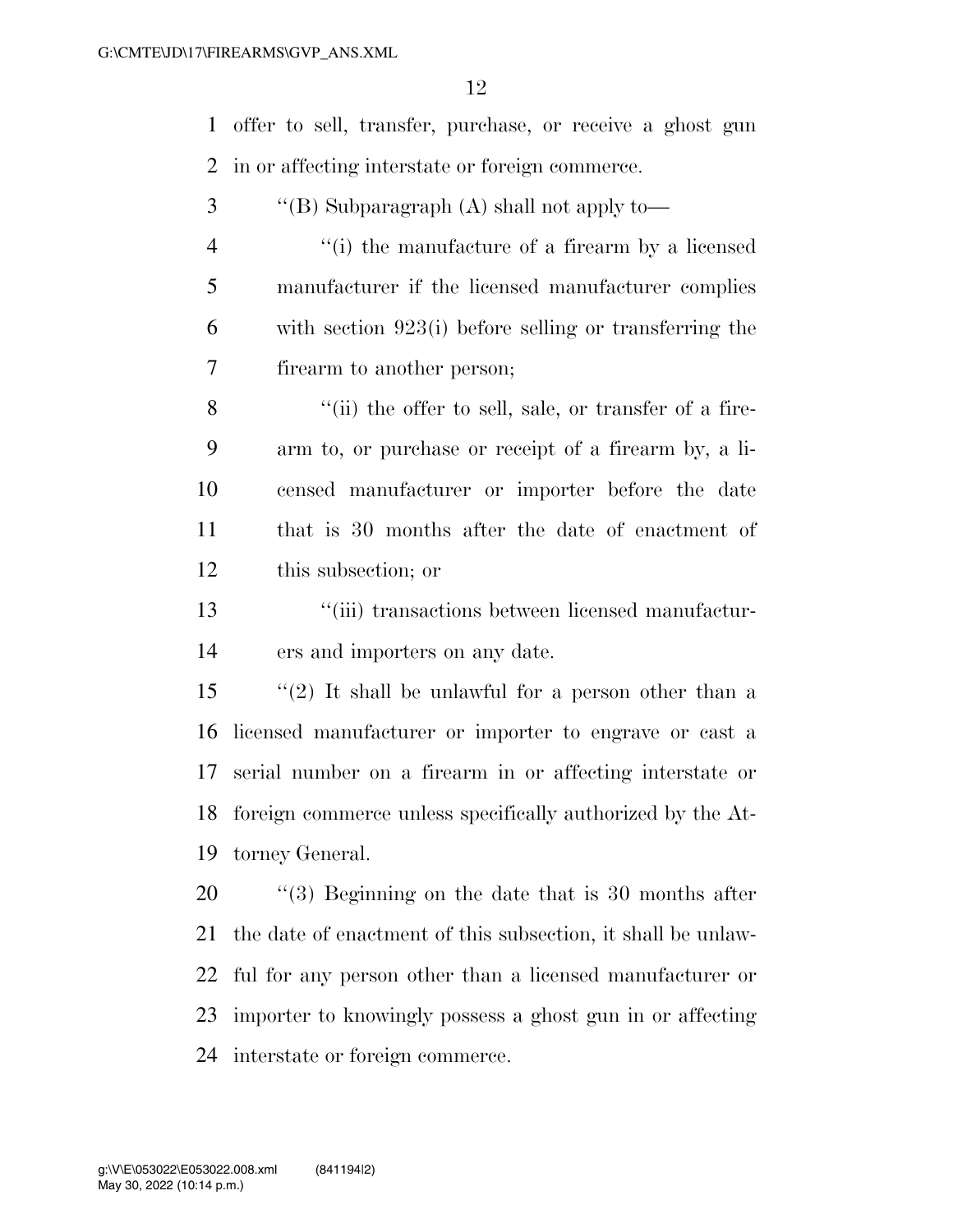''(4) Beginning on the date that is 30 months after the date of enactment of this subsection, it shall be unlaw- ful for any person other than a licensed manufacturer or importer to possess a ghost gun in or affecting interstate or foreign commerce with the intent to sell or transfer the ghost gun with or without further manufacturing or to manufacture a firearm with the ghost gun.

 $\langle (5)(A)$  It shall be unlawful for any person to sell, offer to sell, or transfer, in or affecting interstate or for- eign commerce, to any person other than a licensed manu- facturer a machine that has the sole or primary function of manufacturing firearms.

 ''(B) Except as provided in subparagraph (A), begin- ning on the date that is 180 days after the date of enact- ment of this subsection, it shall be unlawful for any person other than a licensed manufacturer to possess, purchase, or receive, in or affecting interstate or foreign commerce, a machine that has the sole or primary function of manu-facturing firearms.

 ''(C) Subparagraph (B) shall not apply to a person who is engaged in the business of selling manufacturing equipment to a licensed manufacturer who possesses a ma- chine with the intent to sell or transfer the machine to a licensed manufacturer.''.

(c) REQUIREMENTS.—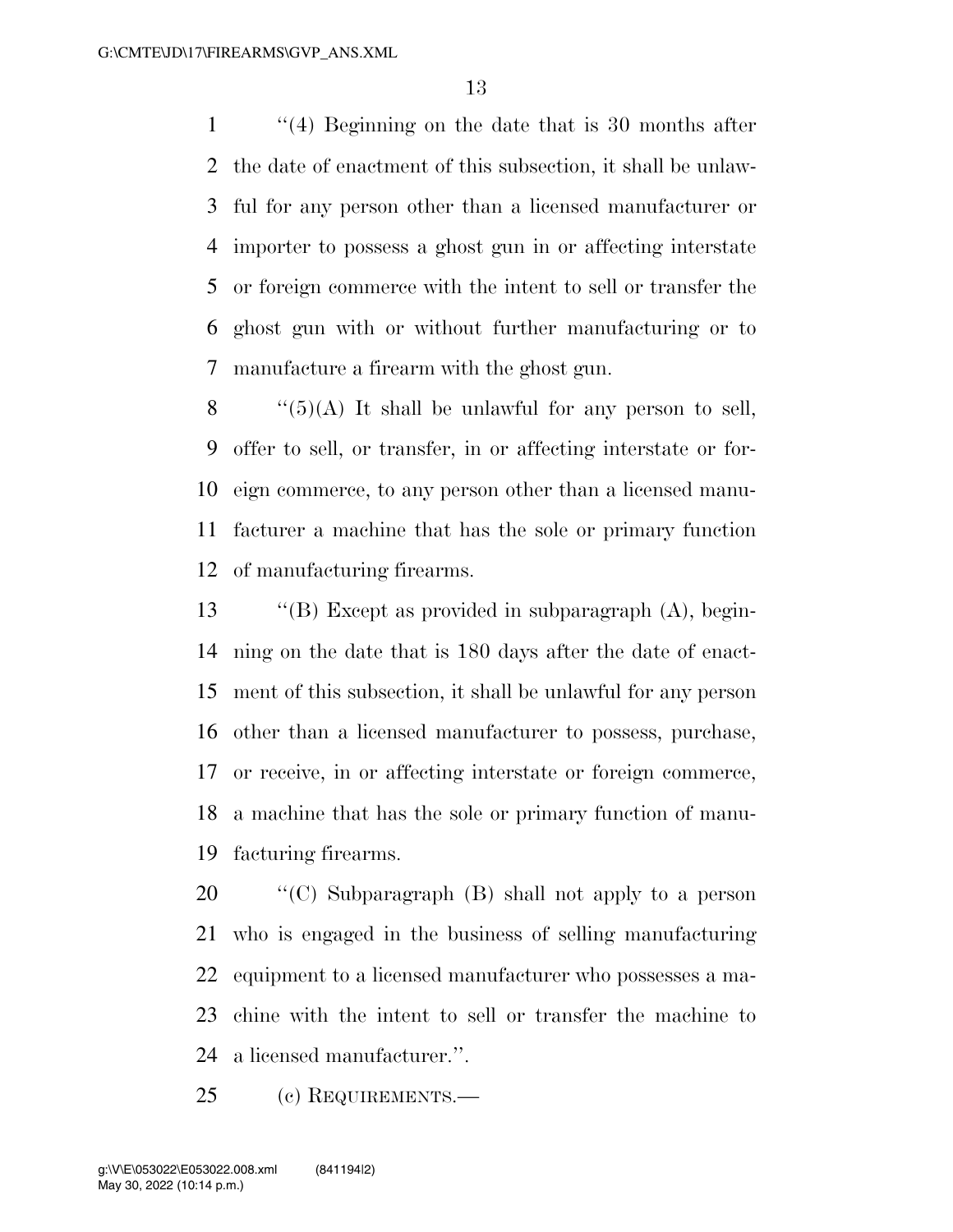| $\mathbf{1}$   | (1) REMOVAL OF SERIAL NUMBERS.-Section                     |
|----------------|------------------------------------------------------------|
| $\overline{2}$ | $922(k)$ of title 18, United States Code, is amend-        |
| 3              | $ed$ —                                                     |
| $\overline{4}$ | (A) by striking "importer's or manufactur-                 |
| 5              | er's" each place it appears; and                           |
| 6              | (B) by inserting "authorized by this chap-                 |
| 7              | ter or under State law" before "removed".                  |
| 8              | (2) LICENSED IMPORTERS AND MANUFACTUR-                     |
| 9              | ERS.—Section 923(i) of title 18, United States             |
| 10             | Code, is amended—                                          |
| 11             | (A) by inserting " $(1)$ " before "Licensed";              |
| 12             | and                                                        |
| 13             | (B) by adding at the end the following:                    |
| 14             | "The serial number shall be engraved or cast               |
| 15             | on the frame or receiver in a manner sufficient            |
| 16             | to identify the firearm and the manufacturer or            |
| 17             | importer that put the serial number on the fire-           |
| 18             | arm.                                                       |
| 19             | " $(2)(A)$ Not later than 180 days after the date of       |
| 20             | enactment of this paragraph, the Attorney General shall    |
| 21             | prescribe regulations for engraving a unique serial number |
| 22             | onto a ghost gun.                                          |
| 23             | "(B) The regulations prescribed under subparagraph         |
| 24             | $(A)$ shall—                                               |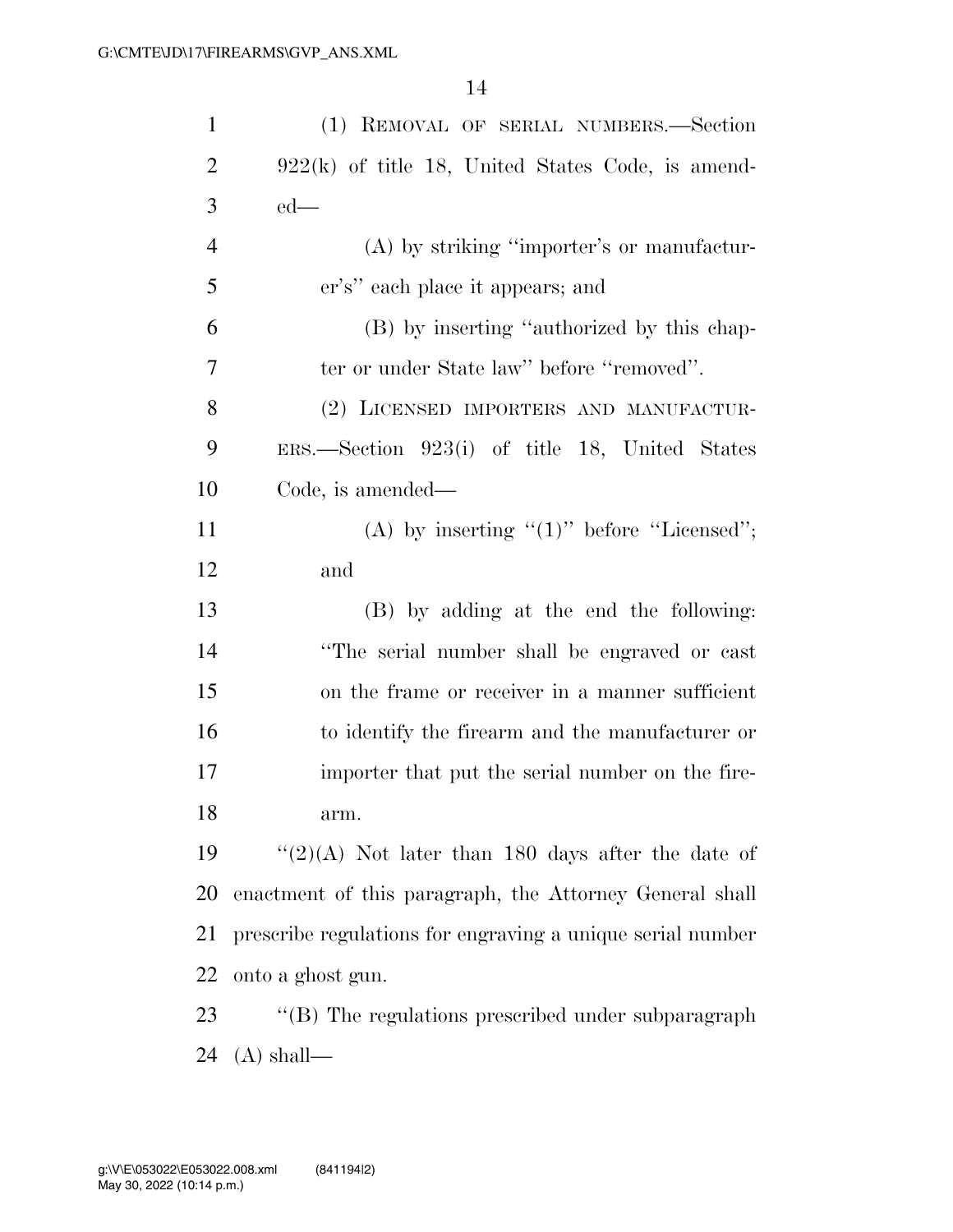1 ''(i) allow an owner of a firearm described in subparagraph (A) to have a unique serial number engraved on the firearm by a licensed manufacturer or importer; and ''(ii) require that a serial number be engraved on the frame or receiver in a manner sufficient to identify the firearm and the licensed manufacturer or importer that put the serial number on the fire- arm. ''(C) The regulations authorized under this para- graph shall expire on the date that is 30 months after the date of enactment of this paragraph.''. (d) PENALTIES.—Section 924 of title 18, United States Code, is amended— 15 (1) in subsection (a)(1)(B), by striking "or (q)" 16 and inserting "(q),  $(aa)(1)$ ,  $(aa)(2)$ ,  $(aa)(4)$ , or

17  $(aa)(5)$ ";

(2) in subsection (c)

19  $(A)$  in paragraph  $(1)$ —

20 (i) in subparagraph (A), in the matter preceding clause (i), by inserting ''func-22 tional'' before "firearm" each place it ap-pears;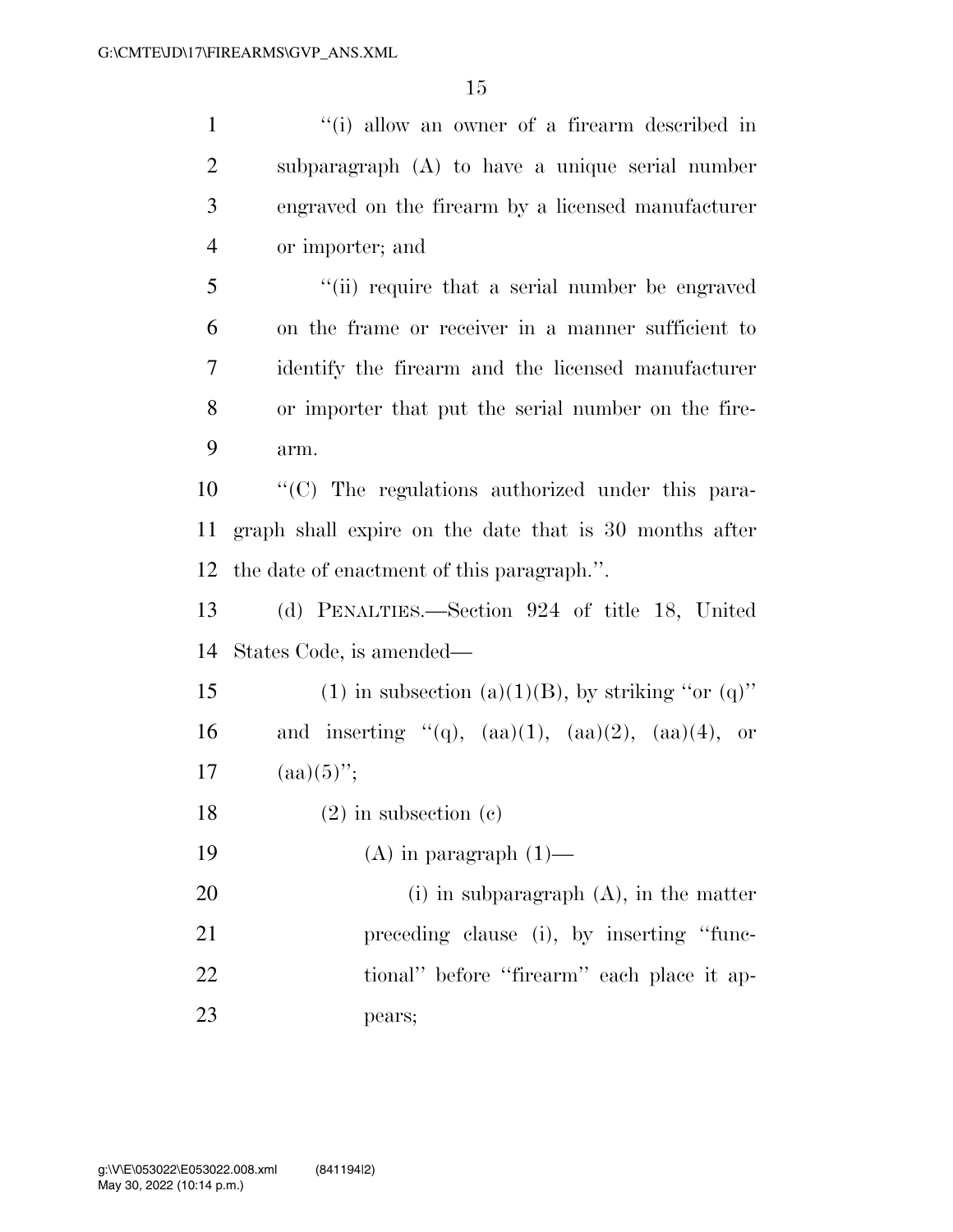| $\mathbf{1}$   | (ii) in subparagraph $(B)$ , in the mat-                   |
|----------------|------------------------------------------------------------|
| $\overline{2}$ | ter preceding clause (i), by inserting "func-              |
| 3              | tional" before "firearm"; and                              |
| $\overline{4}$ | (iii) in subparagraph $(D)(ii)$ , by in-                   |
| 5              | serting "functional" before "firearm"; and                 |
| 6              | $(B)$ in paragraph $(4)$ , by striking "all or             |
| 7              | part of the firearm" and all that follows                  |
| 8              | through "person." and inserting the following:             |
| 9              | "all or part of the functional firearm, or other-          |
| 10             | wise make the presence of the functional fire-             |
| 11             | arm known to another person, in order to in-               |
| 12             | timidate that person, regardless of whether the            |
| 13             | functional firearm is directly visible to that per-        |
| 14             | son.";                                                     |
| 15             | (3) in subsection (d)(1), by striking "or $(k)$ "          |
| 16             | and inserting "(k), $(aa)(1)$ , $(aa)(2)$ , $(aa)(4)$ , or |
| 17             | $(aa)(5)$ ";                                               |
| 18             | $(4)$ in subsection $(e)(1)$ , by inserting "through       |
| 19             | the possession of a functional firearm" before "and        |
| 20             | has three"; and                                            |
| 21             | $(5)$ by adding at the end the following:                  |
| <u>22</u>      | "(q) A person who violates section $922(aa)(3)$ shall—     |
| 23             | $\cdot$ (1) in the case of the first violation by the per- |
| 24             | son, be fined under this title, imprisoned not more        |
| 25             | than 1 year, or both; or                                   |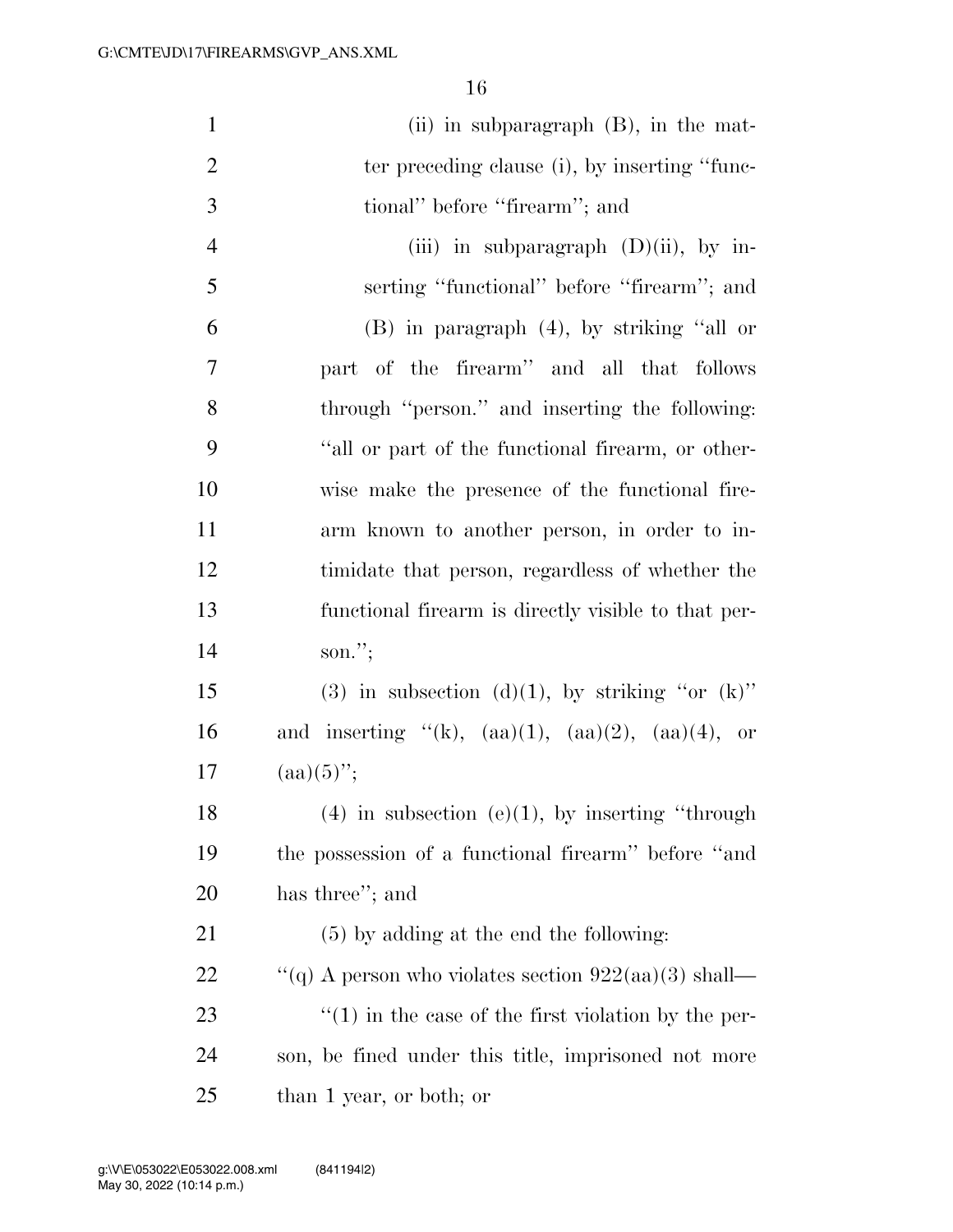| $\mathbf{1}$   | $\lq(2)$ in the case of any subsequent violation by   |
|----------------|-------------------------------------------------------|
| $\overline{2}$ | the person, be fined under this title, imprisoned not |
| 3              | more than 5 years, or both.".                         |
| $\overline{4}$ | SEC. 302. MODERNIZATION OF THE PROHIBITION ON         |
| 5              | UNDETECTABLE FIREARMS.                                |
| 6              | Section $922(p)$ of title 18, United States Code, is  |
| 7              | amended—                                              |
| 8              | $(1)$ in paragraph $(1)$ —                            |
| 9              | $(A)$ in the matter preceding subparagraph            |
| 10             | $(A)$ , by striking "any firearm";                    |
| 11             | $(B)$ by amending subparagraph $(A)$ to read          |
| 12             | as follows:                                           |
| 13             | "(A) an undetectable firearm; or"; and                |
| 14             | $(C)$ in subparagraph $(B)$ , by striking "any        |
| 15             | major component of which, when subjected to           |
| 16             | inspection by the types of x-ray machines com-        |
| 17             | monly used at airports, does not generate" and        |
| 18             | inserting the following: "a major component of        |
| 19             | a firearm which, if subjected to inspection by        |
| 20             | the types of detection devices commonly used at       |
| 21             | airports for security screening, would not gen-       |
| 22             | erate";                                               |
| 23             | $(2)$ in paragraph $(2)$ —                            |
| 24             | $(A)$ by amending subparagraph $(A)$ to read          |
| 25             | as follows:                                           |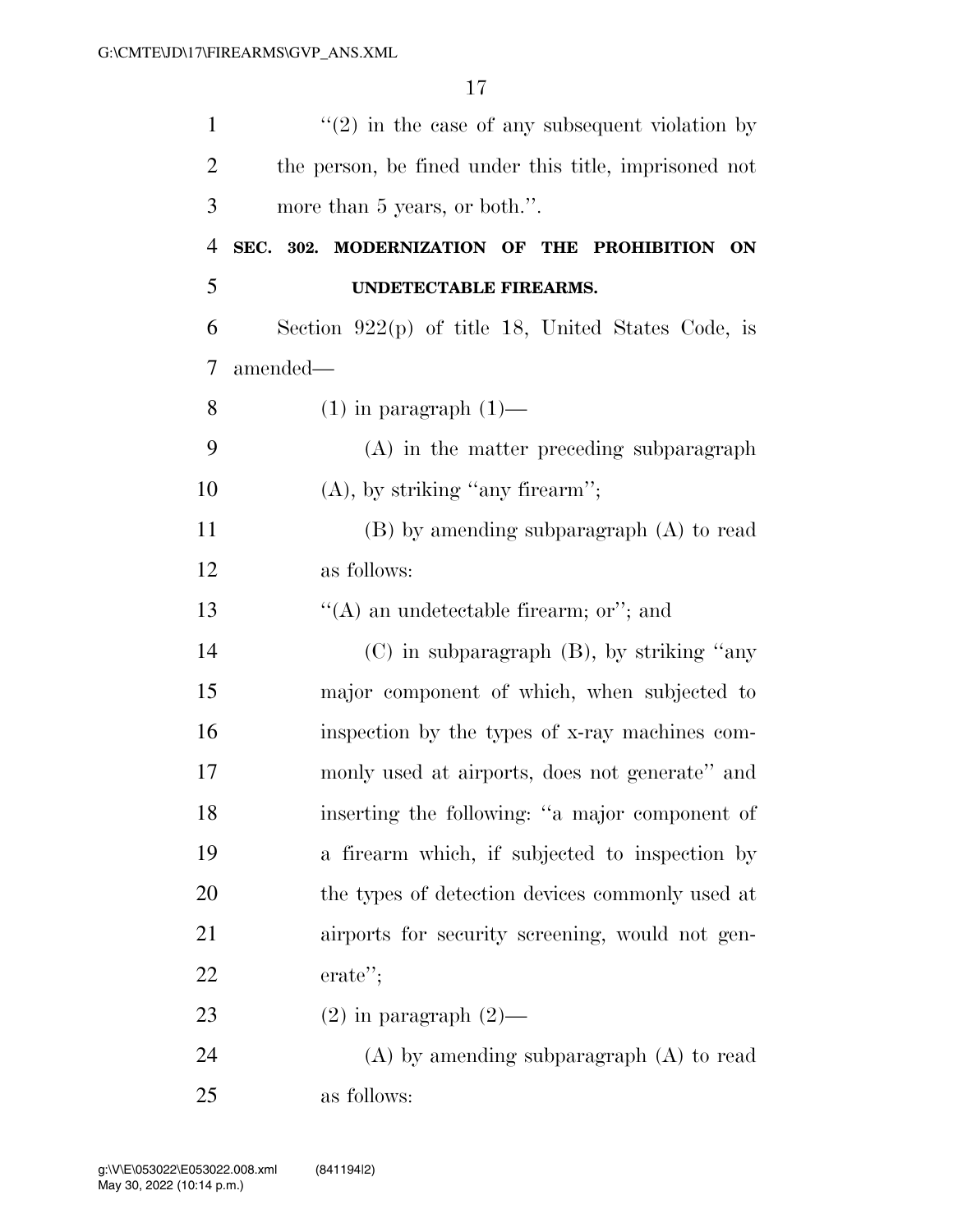| $\mathbf{1}$   | $\lq\lq$ the term 'undetectable firearm' means a         |
|----------------|----------------------------------------------------------|
| $\overline{2}$ | firearm, as defined in section $921(a)(3)(A)$ , of which |
| 3              | no major component is wholly made of detectable          |
| $\overline{4}$ | $\text{material};$                                       |
| 5              | (B) by striking subparagraph (B) and in-                 |
| 6              | serting the following:                                   |
| 7              | $\lq\lq$ the term 'major component', with respect        |
| 8              | to a firearm—                                            |
| 9              | "(i) means the slide or cylinder or the                  |
| 10             | frame or receiver of the firearm; and                    |
| 11             | "(ii) in the case of a rifle or shotgun, in-             |
| 12             | cludes the barrel of the firearm; and"; and              |
| 13             | (C) by striking subparagraph (C) and all                 |
| 14             | that follows through the end of the undesig-             |
| 15             | nated matter following subparagraph (C) and              |
| 16             | inserting the following:                                 |
| 17             | "(C) the term 'detectable material' means any            |
| 18             | material that creates a magnetic field equivalent to     |
| 19             | or more than 3.7 ounces of 17-4 pH stainless             |
| 20             | steel. $";$                                              |
| 21             | $(3)$ in paragraph $(3)$ —                               |
| 22             | $(A)$ in the first sentence, by inserting ", in-         |
| 23             | cluding a prototype," after "of a firearm"; and          |
| 24             | (B) by striking the second sentence; and                 |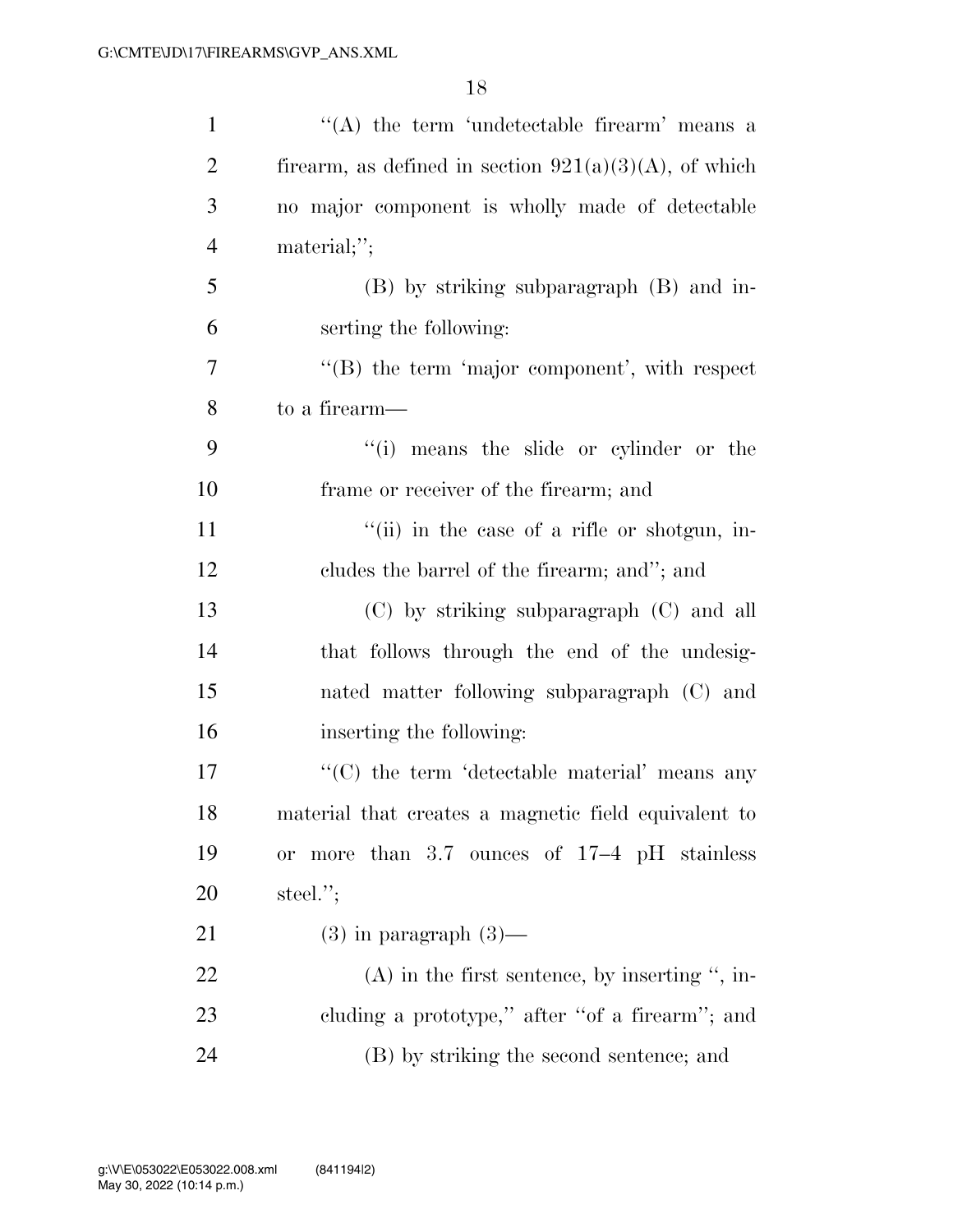| $\mathbf{1}$   | $(4)$ in paragraph $(5)$ , by striking "shall not            |
|----------------|--------------------------------------------------------------|
| $\overline{2}$ | apply to any firearm which" and all that follows and         |
| 3              | inserting the following: "shall not apply to—                |
| 4              | $\lq\lq$ (A) any firearm received by, in the possession      |
| 5              | of, or under the control of the United States; or            |
| 6              | $\lq\lq$ the manufacture, importation, possession,           |
| 7              | transfer, receipt, shipment, or delivery of a firearm        |
| 8              | by a licensed manufacturer or licensed importer pur-         |
| 9              | suant to a contract with the United States.".                |
| 10             | TITLE IV–SAFE STORAGE                                        |
| 11             | SEC. 401. ETHAN'S LAW.                                       |
| 12             | (a) SECURE GUN STORAGE OR SAFETY DEVICE.                     |
| 13             | Section $922(z)$ of title 18, United States Code, is amended |
| 14             | by adding at the end the following:                          |
| 15             | "(4) SECURE GUN STORAGE BY OWNERS.-                          |
| 16             | $\lq\lq$ OFFENSE.—                                           |
| 17             | "(i) IN GENERAL.—Except<br>as<br>pro-                        |
| 18             | vided in clause (ii), it shall be unlawful for               |
| 19             |                                                              |
|                | a person to store or keep any firearm that                   |
| 20             | has moved in, or that has otherwise af-                      |
| 21             | fected, interstate or foreign commerce on                    |
| 22             | the premises of a residence under the con-                   |
| 23             | trol of the person if the person knows, or                   |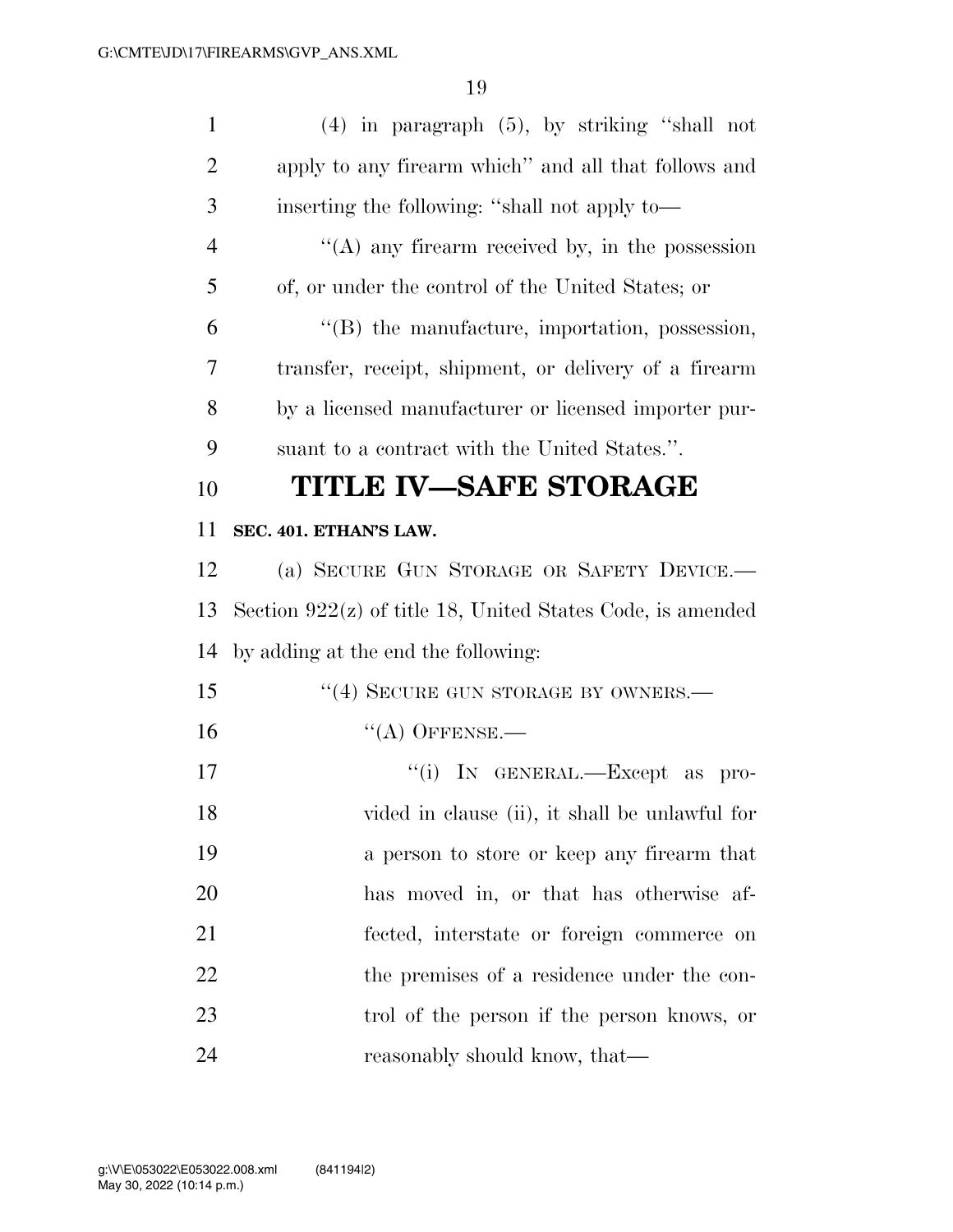| $\mathbf{1}$   | $\lq(1)$ a minor is likely to gain ac-    |
|----------------|-------------------------------------------|
| $\overline{2}$ | cess to the firearm without the per-      |
| 3              | mission of the parent or guardian of      |
| $\overline{4}$ | the minor; or                             |
| 5              | $\lq\lq$ (II) a resident of the residence |
| 6              | is ineligible to possess a firearm under  |
| 7              | Federal, State, or local law.             |
| 8              | "(ii) EXCEPTION.—Clause (i) shall         |
| 9              | not apply to a person if the person—      |
| 10             | $\lq\lq$ (I) keeps the firearm—           |
| 11             | "(aa) secure using a secure               |
| 12             | gun storage or safety device; or          |
| 13             | "(bb) in a location which a               |
| 14             | reasonable person would believe           |
| 15             | to be secure; or                          |
| 16             | "(II) carries the firearm on his          |
| 17             | or her person or within such close        |
| 18             | proximity thereto that the person can     |
| 19             | readily retrieve and use the firearm as   |
| 20             | if the person carried the firearm on      |
| 21             | his or her person.                        |
| 22             | $\lq\lq (B)$ PENALTY.—                    |
| 23             | "(i) IN GENERAL.—Except as other-         |
| 24             | wise provided in this subparagraph, any   |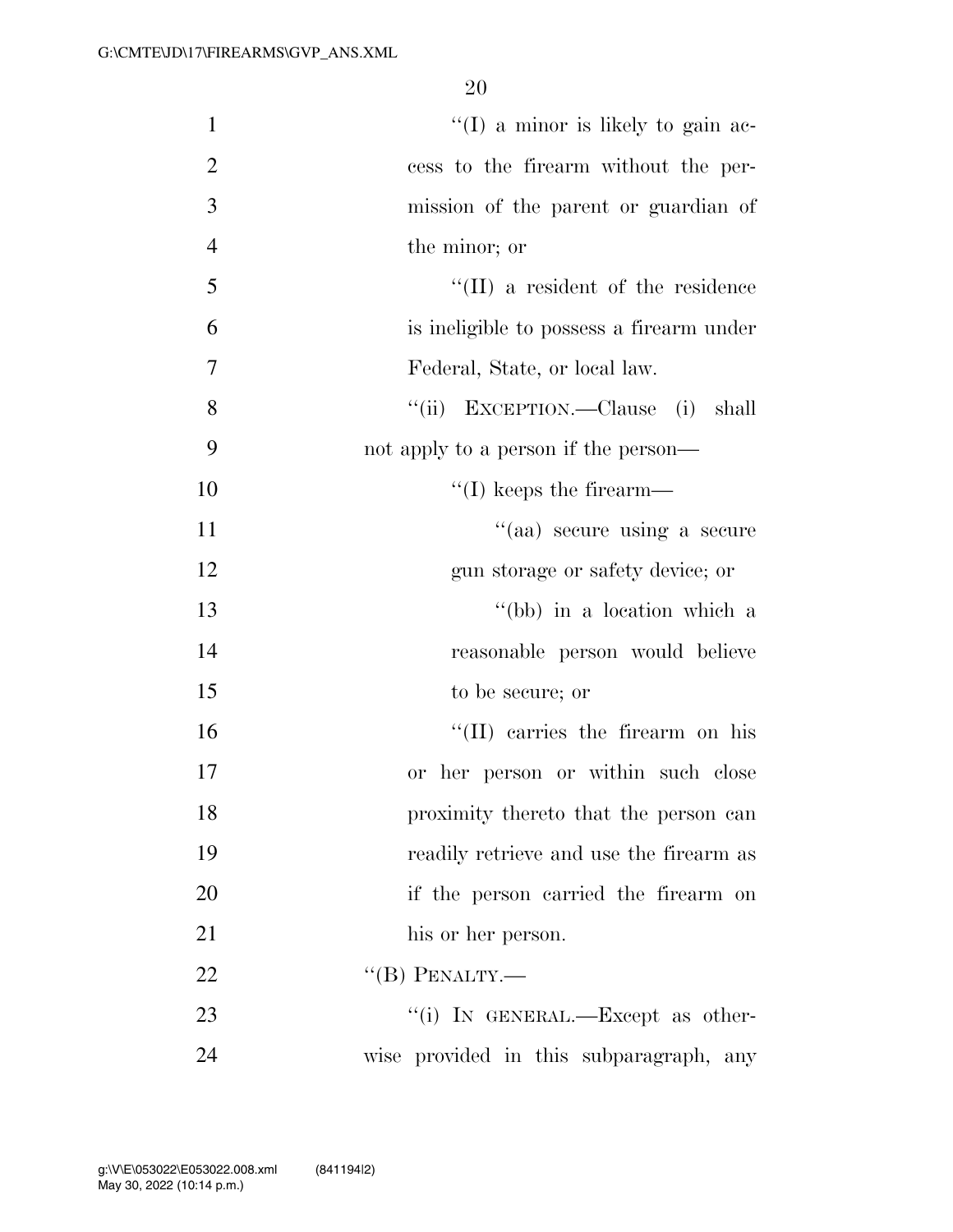| $\mathbf{1}$   | person who violates subparagraph (A) shall                               |
|----------------|--------------------------------------------------------------------------|
| 2              | be fined \$500 per violation.                                            |
| 3              | ``(ii)<br>FORFEITURE OF IMPROPERLY                                       |
| $\overline{4}$ | STORED FIREARM.—Any firearm stored in                                    |
| 5              | violation of subparagraph (A) shall be sub-                              |
| 6              | ject to seizure and forfeiture in accordance                             |
| 7              | with the procedures described in section                                 |
| 8              | 924(d).                                                                  |
| 9              | "(C) MINOR DEFINED.—In this paragraph,                                   |
| 10             | the term 'minor' means an individual who has                             |
| 11             | not attained 18 years of age.".                                          |
| 12             | (b) FIREARM SAFE STORAGE PROGRAM.—Title I of                             |
| 13             | the Omnibus Crime Control and Safe Streets Act of 1968                   |
| 14             | $(34 \text{ U.S.C. } 10101 \text{ et seq.})$ is amended by adding at the |
| 15             | end the following:                                                       |
| 16             | "PART PP-FIREARM SAFE STORAGE PROGRAM                                    |
| 17             | "SEC. 3051. FIREARM SAFE STORAGE PROGRAM.                                |
| 18             | "(a) IN GENERAL.—The Assistant Attorney General                          |
| 19             | shall make grants to an eligible State or Indian Tribe to                |
| 20             | assist the State or Indian Tribe in carrying out the provi-              |
| 21             | sions of any State or Tribal law that is functionally iden-              |
| 22             | tical to section $922(z)(4)$ of title 18, United States Code.            |
| 23             | "(b) ELIGIBLE STATE OR INDIAN TRIBE.—                                    |
|                |                                                                          |
| 24             | "(1) IN GENERAL.—Except as provided in para-                             |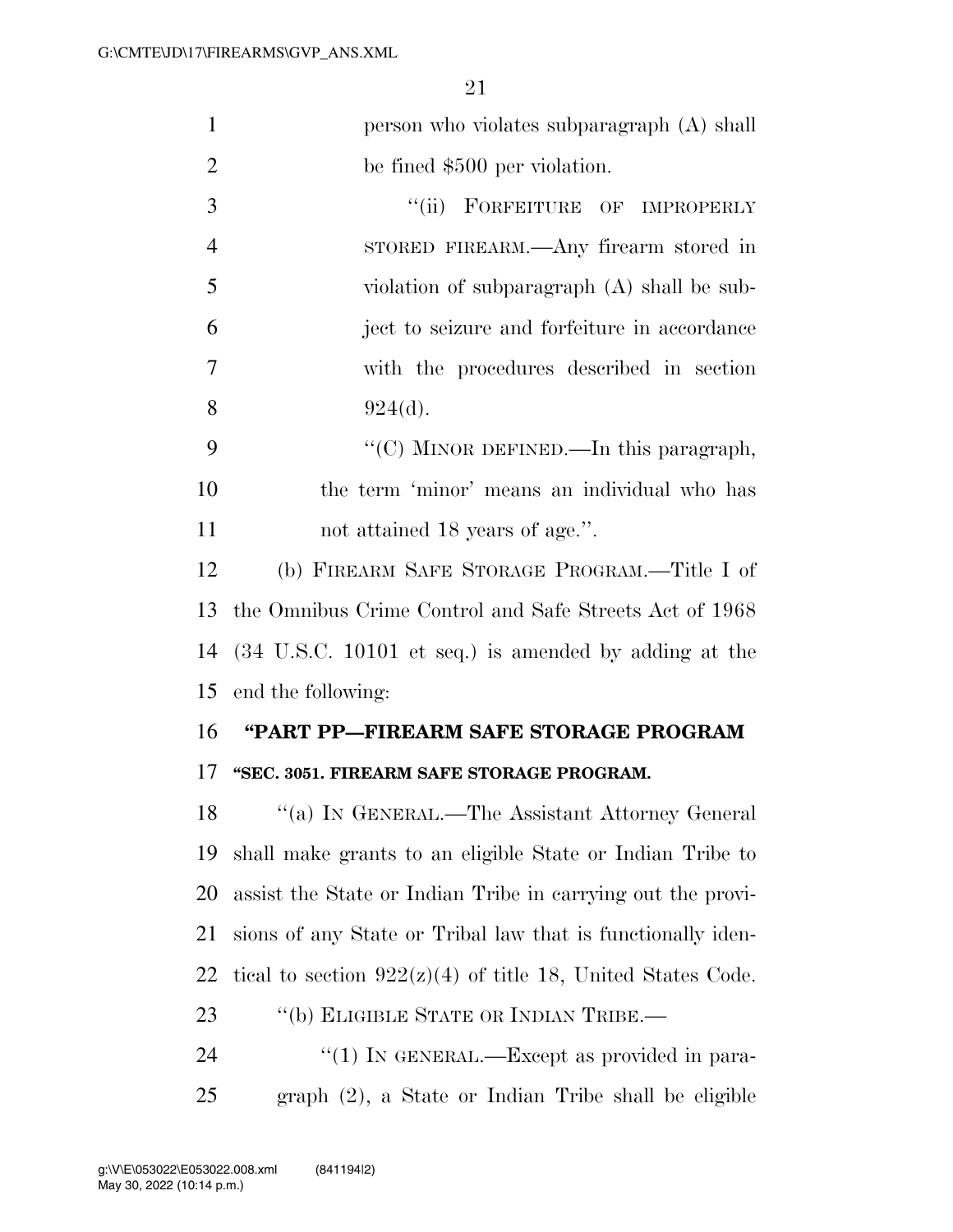to receive grants under this section on and after the 2 date on which the State or Indian Tribe enacts legis-3 lation functionally identical to section  $922(z)(4)$  of 4 title 18, United States Code.  $(2)$  FIRST YEAR ELIGIBILITY EXCEPTION.— "(A) In GENERAL.—A covered State or In-

 dian Tribe shall be eligible to receive a grant under this section during the 1-year period be-ginning on the date of enactment of this part.

10 "(B) COVERED STATE OR INDIAN TRIBE.— In this paragraph, the term 'covered State or Indian Tribe' means a State or Indian Tribe that, before the date of enactment of this part, enacted legislation that is functionally identical 15 to section  $922(z)(4)$  of title 18, United States Code.

17 ""(c) USE OF FUNDS.—Funds awarded under this section may be used by a State or Indian Tribe to assist law enforcement agencies or the courts of the State or In- dian Tribe in enforcing and otherwise facilitating compli- ance with any State law functionally identical to section  $922(z)(4)$ , of title 18, United States Code.

 ''(d) APPLICATION.—An eligible State or Indian Tribe desiring a grant under this section shall submit to the Assistant Attorney General an application at such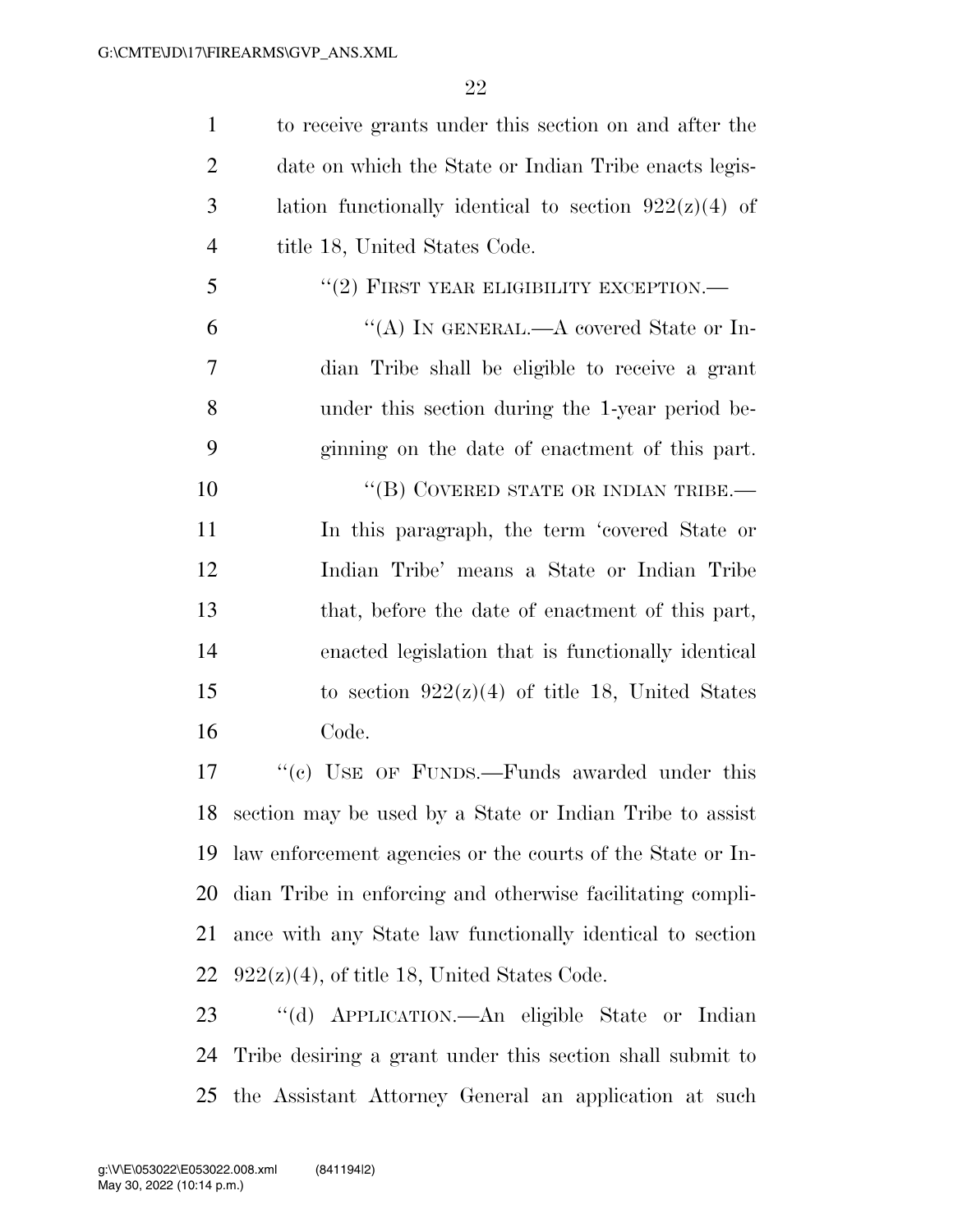time, in such manner, and containing or accompanied by such information, as the Assistant Attorney General may reasonably require.

 ''(e) INCENTIVES.—For each of fiscal years 2023 through 2027, the Attorney General shall give affirmative preference to all Bureau of Justice Assistance discre- tionary grant applications of a State or Indian Tribe that has enacted legislation functionally identical to section  $922(z)(4)$  of title 18, United States Code.".

### **SEC. 402. SAFE GUNS, SAFE KIDS.**

11 Paragraph  $(4)(B)$  of section  $922(z)$  of title 18, United States Code, as added by this Act, is amended by adding at the end the following:

| 14 | "(iii) ENHANCED PENALTY.—If a per-           |
|----|----------------------------------------------|
| 15 | son violates subparagraph (A) and a minor    |
| 16 | or a resident who is ineligible to possess a |
| 17 | firearm under Federal, State, or local law   |
| 18 | obtains the firearm and causes injury or     |
| 19 | death to such minor, resident, or any other  |
| 20 | individual, the person shall be fined under  |
| 21 | this title, imprisoned for not more than 5   |
| 22 | years, or both.".                            |

### **SEC. 403. KIMBERLY VAUGHAN FIREARM SAFE STORAGE.**

 (a) BEST PRACTICES FOR SAFE FIREARM STOR-AGE.—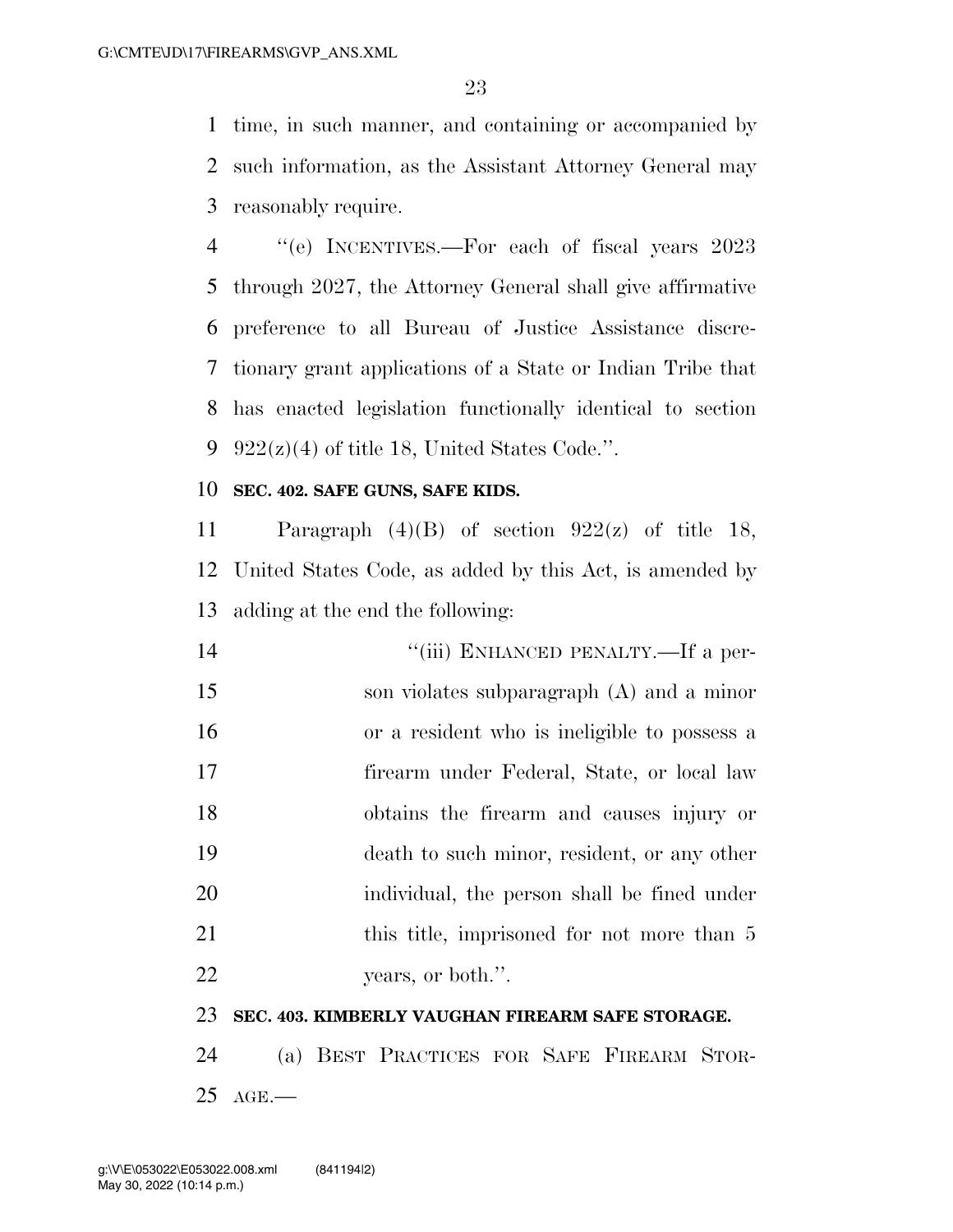| $\mathbf{1}$   | (1) ESTABLISHMENT.-                                |
|----------------|----------------------------------------------------|
| $\overline{2}$ | $(A)$ IN GENERAL.—                                 |
| 3              | (i) Not later than 180 days after the              |
| $\overline{4}$ | enactment of this Act, the Attorney Gen-           |
| 5              | eral shall establish voluntary best practices      |
| 6              | relating to safe firearm storage solely for        |
| 7              | the purpose of public education.                   |
| 8              | (ii) The Attorney General shall give               |
| 9              | not less than ninety days public notice, and       |
| 10             | shall afford interested parties opportunity        |
| 11             | for hearing, before establishing such best         |
| 12             | practices.                                         |
| 13             | (B) REQUIREMENTS.—In establishing the              |
| 14             | best practices required under subparagraph $(A)$ , |
| 15             | the Attorney General shall outline such best       |
| 16             | practices for preventing firearm loss, theft, and  |
| 17             | other unauthorized access for the following lo-    |
| 18             | cations:                                           |
| 19             | (i) Businesses.                                    |
| 20             | (ii) Vehicles.                                     |
| 21             | (iii) Private homes.                               |
| 22             | (iv) Off-site storage facilities.                  |
| 23             | (v) Any other such place the Attorney              |
| 24             | General deems appropriate to provide such          |
| 25             | guidance.                                          |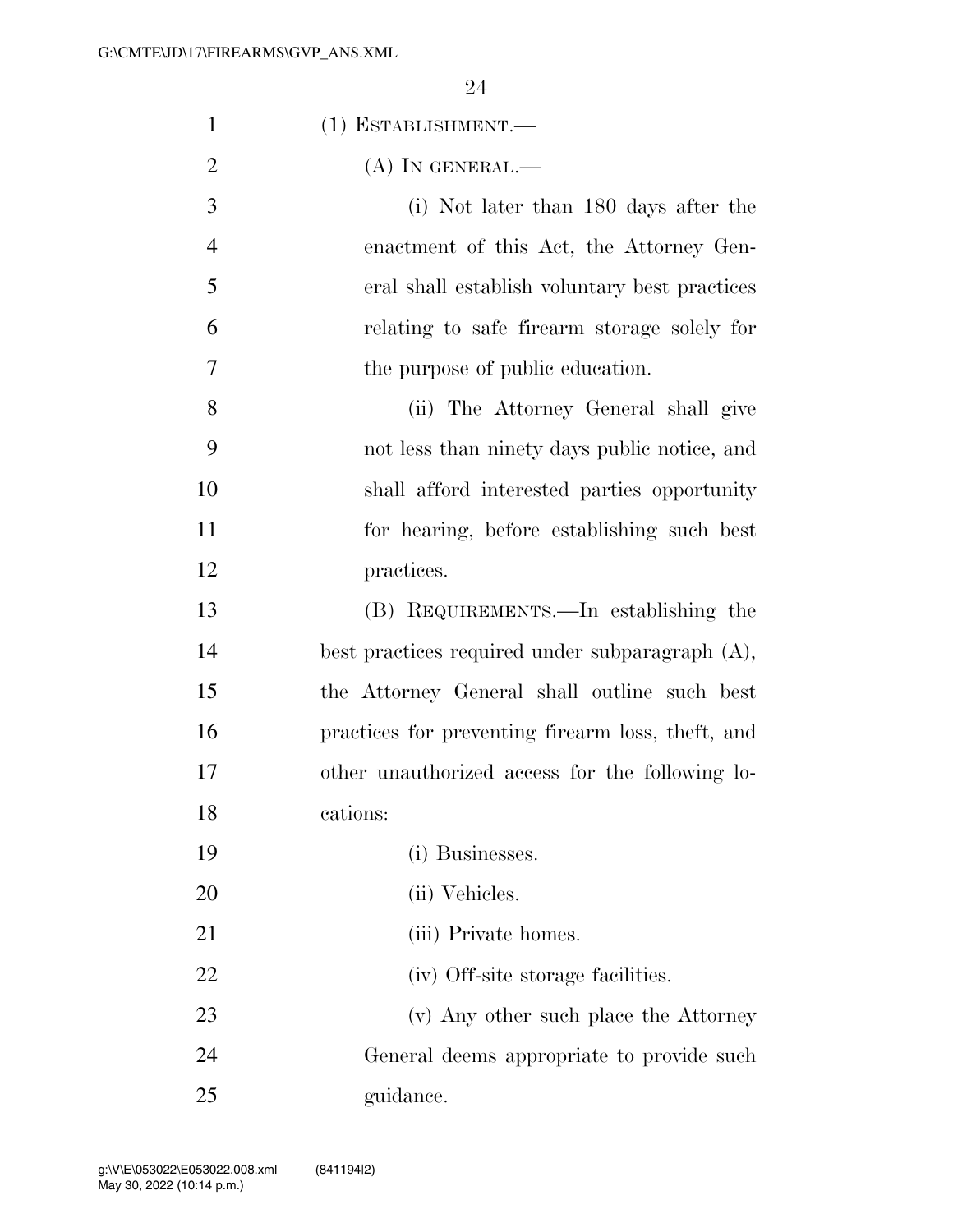| $\mathbf{1}$   | (C) PUBLICATION.—Not later than 1 year                    |
|----------------|-----------------------------------------------------------|
| $\overline{2}$ | after the enactment of this Act, the Attorney             |
| 3              | General shall publish, in print and on a public           |
| $\overline{4}$ | website, the best practices created pursuant to           |
| 5              | subparagraph (A) and shall review such best               |
| 6              | practices and update them not less than annu-             |
| 7              | ally.                                                     |
| 8              | (b) PROMOTION OF SAFE FIREARM STORAGE.—                   |
| 9              | (1) IN GENERAL.—Section $923$ of title 18,                |
| 10             | United States Code, is amended by adding at the           |
| 11             | end the following:                                        |
| 12             | "(m) Beginning on January 1, 2025, licensed manu-         |
| 13             | facturers and licensed importers that serialize not less  |
| 14             | than 250 firearms annually pursuant to subsection (i)     |
| 15             | shall provide a clear and conspicuous written notice with |
| 16             | each manufactured or imported handgun, rifle, or shotgun  |
| 17             | $that-$                                                   |
| 18             | $\lq(1)$ is attached or adhered to, or appears on         |
| 19             | or within any packaging of, each handgun, rifle, or       |
| 20             | shotgun; and                                              |
| 21             | "(2) states 'SAFE STORAGE SAVES LIVES'                    |
| 22             | followed by the address of the public website estab-      |
| 23             | lished by the Attorney General pursuant to section        |
|                |                                                           |

403(a) of the Protecting Our Kids Act.''.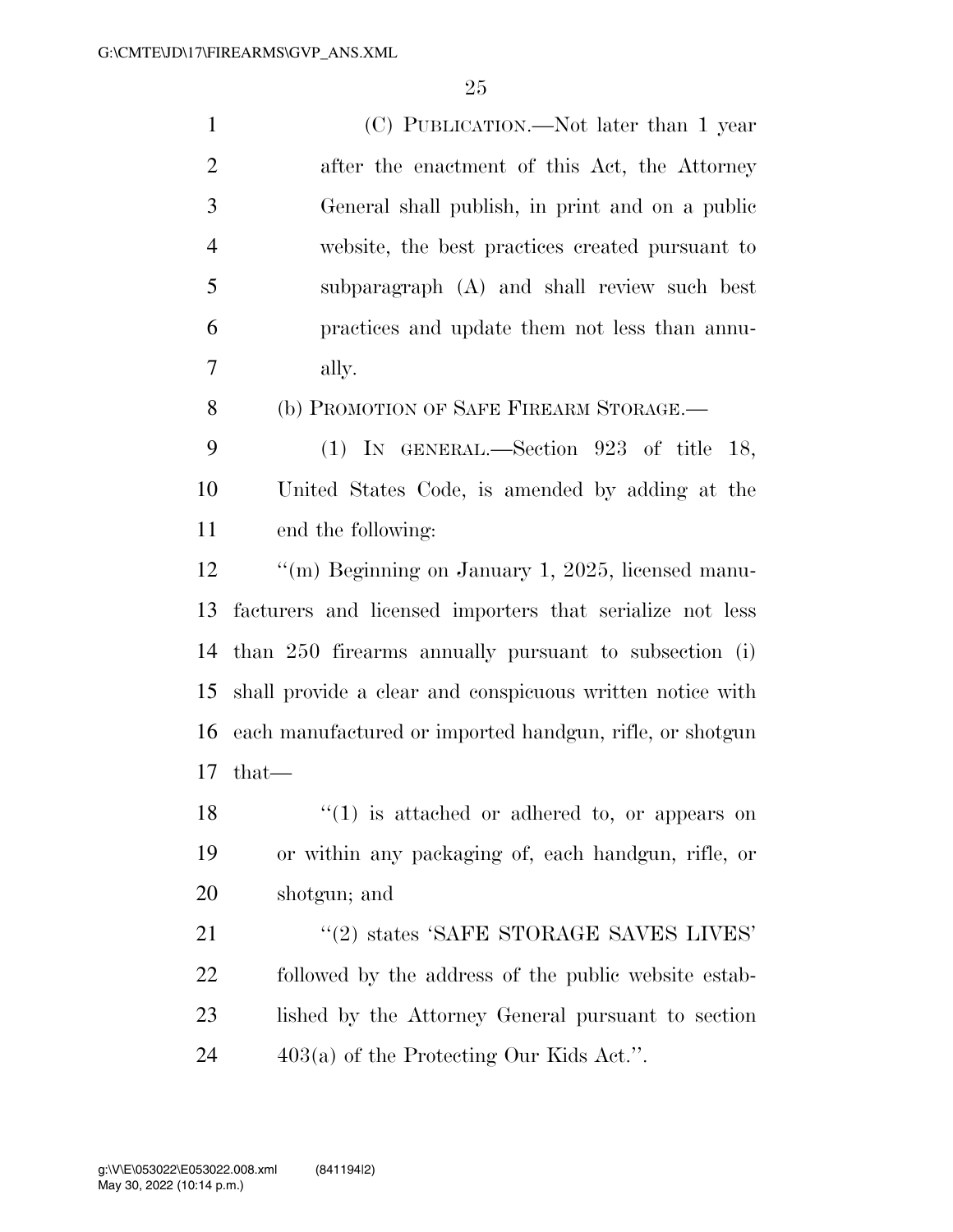(c) SAFE STORAGE DEVICES FOR ALL FIREARM SALES.—

3 (1) IN GENERAL.—Section  $922(z)$  of title 18, United States Code, is amended by striking ''hand- gun'' each place it appears and inserting ''handgun, rifle, or shotgun''.

 (2) EFFECTIVE DATE.—This section and the amendments made by this section shall take effect on the date that is 180 days after the enactment of this Act.

 (d) KIMBERLY VAUGHAN SAFE FIREARM STORAGE GRANT PROGRAM.—Part PP of title I of the Omnibus Crime Control and Safe Streets Act of 1968 (34 U.S.C. 10101 et seq.), as added by this Act, is amended by adding at the end the following:

# **''SEC. 3052. KIMBERLY VAUGHAN FIREARM SAFE STORAGE**

**GRANT PROGRAM.** 

18 "(a) AUTHORIZATION.—The Attorney General may award grants to States and Indian Tribes for the develop- ment, implementation, and evaluation of Safe Firearm Storage Assistance Programs.

 ''(b) APPLICATION REQUIREMENTS.—Each applicant for a grant under this section shall—

24 ''(1) submit to the Attorney General an applica-tion at such time, in such a manner, and containing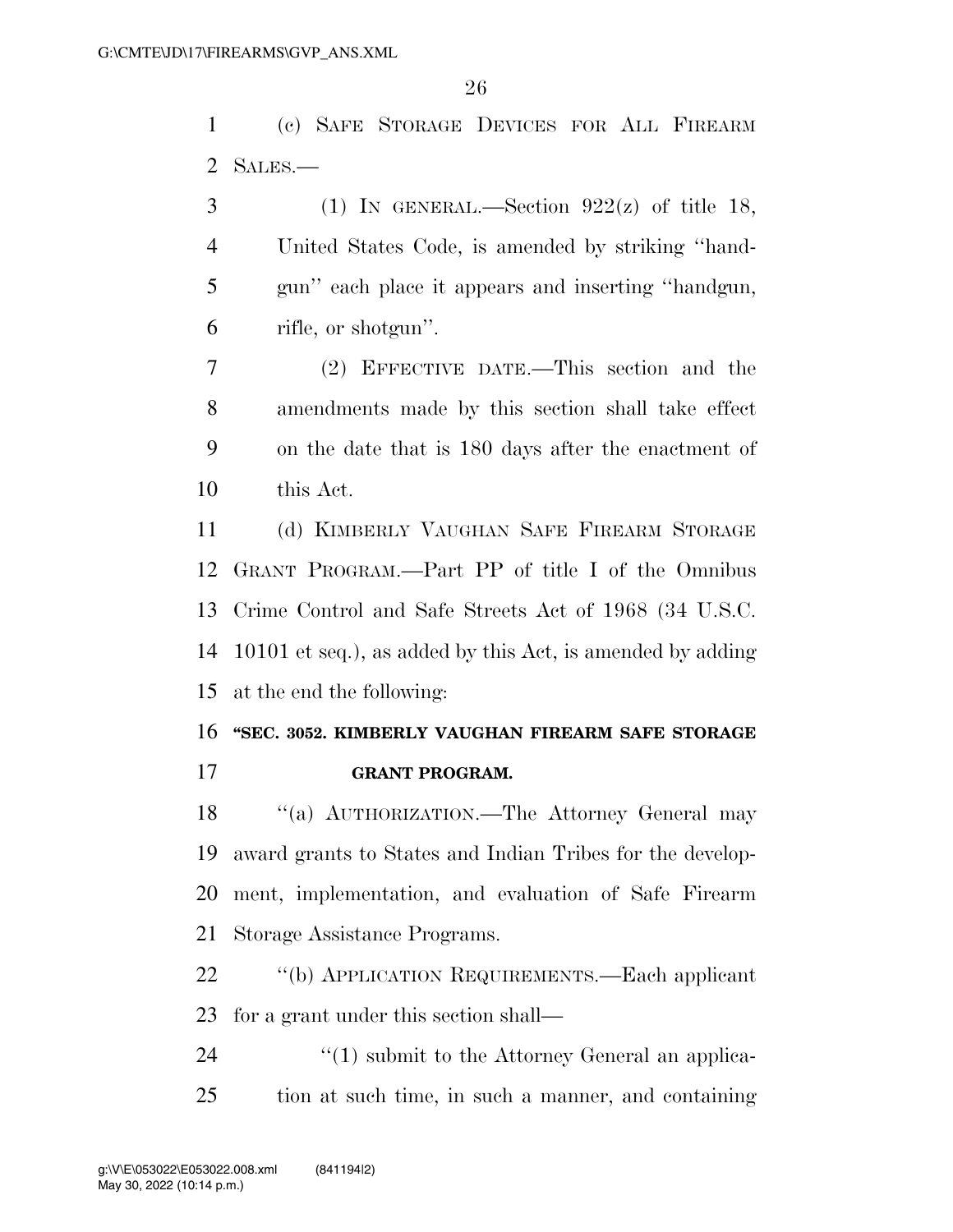| $\mathbf{1}$ | such information as the Attorney General may re-      |
|--------------|-------------------------------------------------------|
| 2            | quire; and                                            |
| 3            | $\lq(2)$ to the extent practicable, identify State,   |
| 4            | local, Tribal, and private funds available to supple- |
| 5            | ment the funds received under this section.           |
| 6            | "(c) REPORTING REQUIREMENT.—                          |
| 7            | "(1) GRANTEE REPORT.—A recipient of a grant           |
| 8            | under this section shall submit to the Attorney Gen-  |
| 9            | eral an annual report, which includes the following   |
| 10           | information:                                          |
| 11           | "(A) The amount distributed to each Safe              |
| 12           | Firearm Storage Assistance Program in the ju-         |
| 13           | risdiction.                                           |
| 14           | $\lq\lq (B)$ The number of safe firearm storage       |
| 15           | devices distributed by each such Safe Firearm         |
| 16           | Storage Assistance Program.                           |
| 17           | A recipient of a grant under this section may not in- |
| 18           | clude any personally identifying information of re-   |
| 19           | cipients of safe firearms storage devices pursuant to |
| 20           | a Safe Firearm Storage Assistance Program that re-    |
| 21           | ceived funding pursuant to this section.              |
| 22           | "(2) ATTORNEY GENERAL REPORT.—Beginning               |
| 23           | 13 months after the first grants are awarded under    |
| 24           | this section, and annually thereafter, the Attorney   |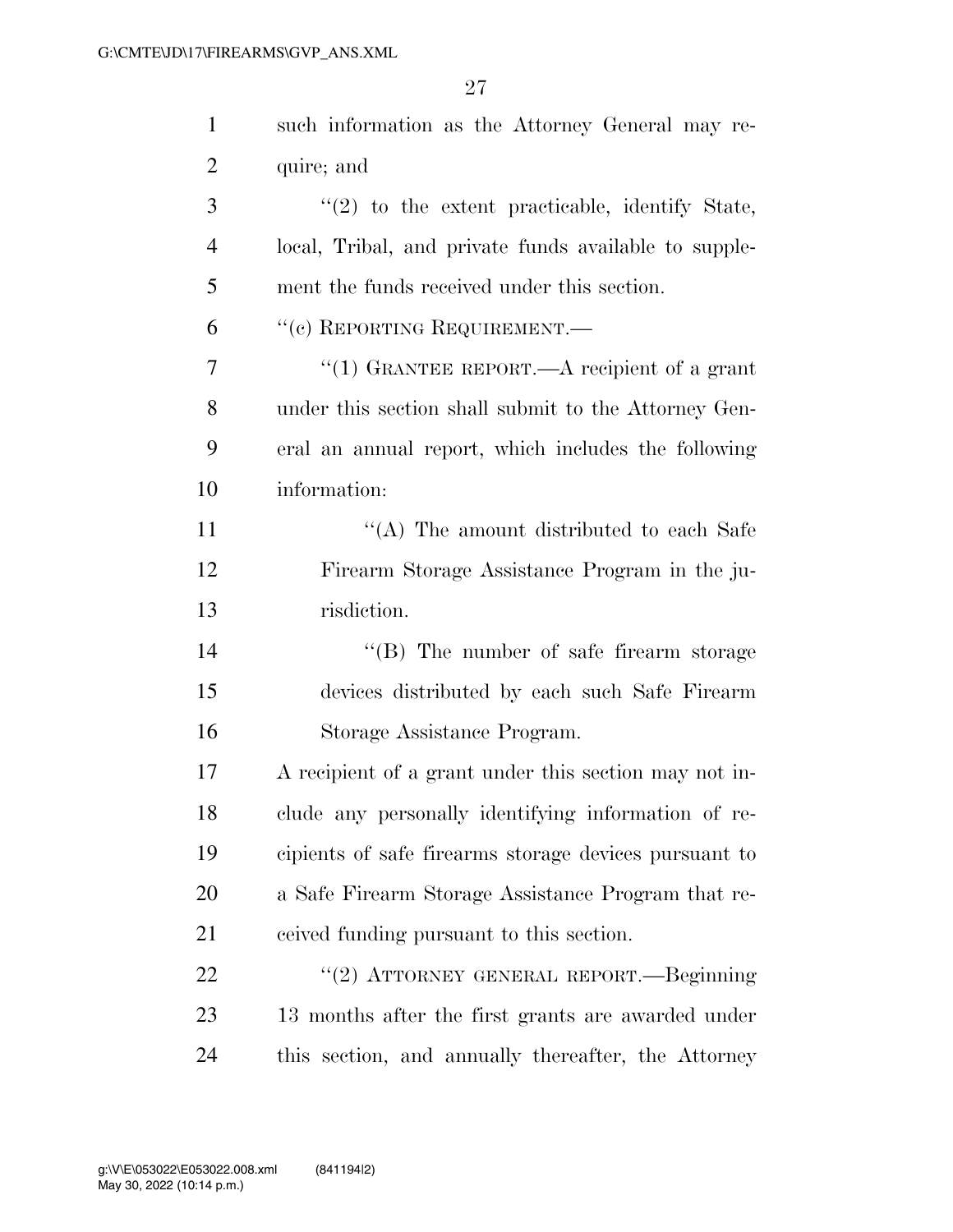| $\mathbf{1}$   | General shall submit to Congress a report, which           |
|----------------|------------------------------------------------------------|
| $\overline{2}$ | shall include following information:                       |
| 3              | $\lq\lq$ (A) A list of grant recipients during the         |
| $\overline{4}$ | previous year, including the funds awarded, cu-            |
| 5              | mulatively and disaggregated by grantee.                   |
| 6              | $\lq\lq$ (B) The information collected pursuant to         |
| 7              | subsection $(d)(1)$ .                                      |
| 8              | "(d) AUTHORIZATION OF APPROPRIATIONS.—There                |
| 9              | is authorized to be appropriated to the Attorney General   |
| 10             | to carry out this section $$10,000,000$ for each of fiscal |
| 11             | years 2023 through 2033, to remain available until ex-     |
| 12             | pended.                                                    |
| 13             | "(e) USE OF FUNDS.—Funds awarded under this                |
| 14             | section shall be allocated as follows:                     |
| 15             | "(1) Not less than $75$ percent of the funds re-           |
| 16             | ceived by a grantee shall be used to create or to pro-     |
| 17             | vide resources for Safe Firearm Storage Assistance         |
| 18             | Programs in the jurisdiction.                              |
| 19             | "(2) Not more than 25 percent of the funds re-             |
| 20             | ceived by a grantee may be made available to non-          |
| 21             | profit organizations to partner with units of local        |
| 22             | government to purchase and distribute safe firearm         |
| 23             | storage devices.                                           |
| 24             | "(f) DEFINITIONS.—For purposes of this section:            |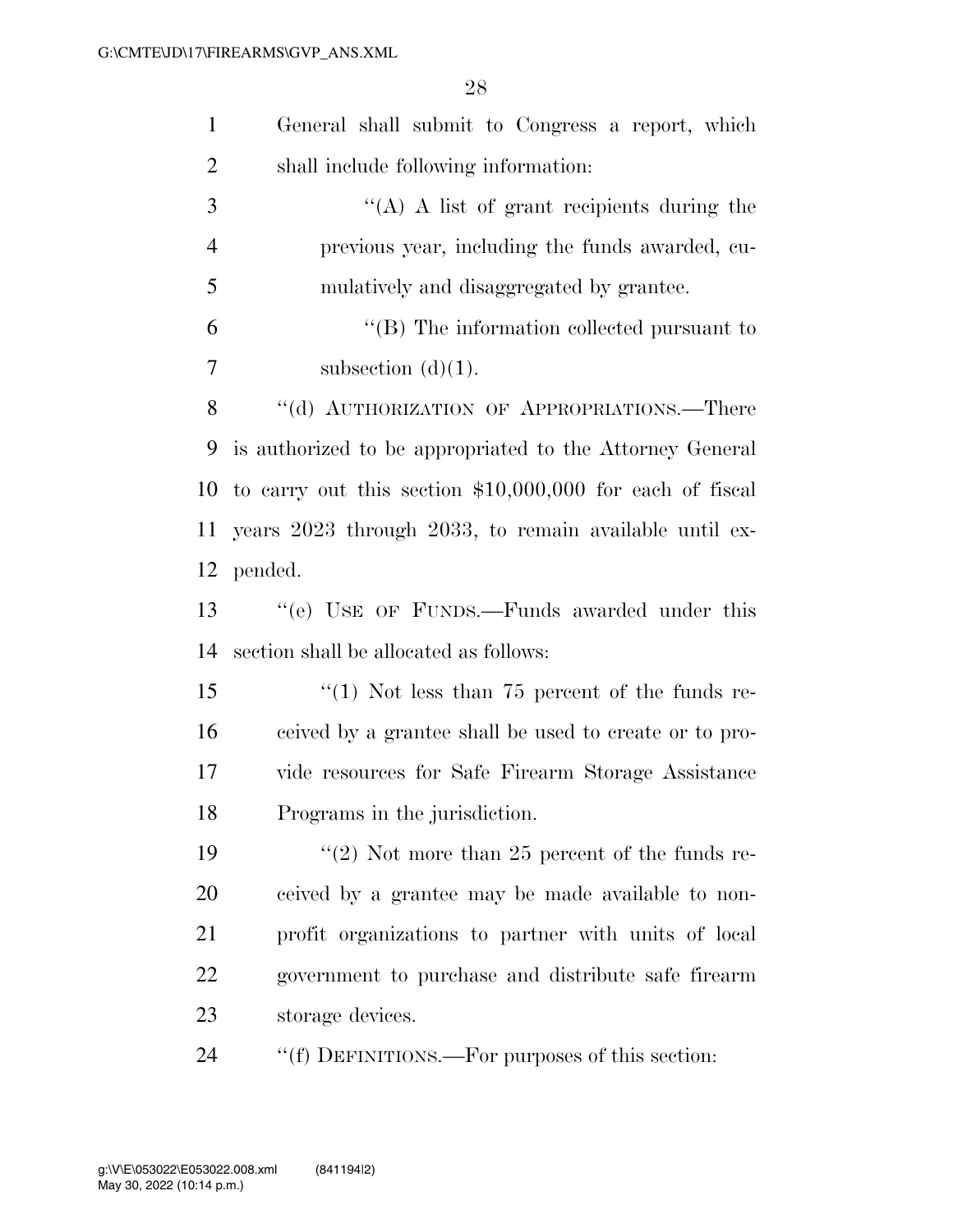| $\mathbf{1}$   | $\lq(1)$ The term 'safe firearm storage device'   |
|----------------|---------------------------------------------------|
| $\overline{2}$ | means a device that is—                           |
| 3              | $\lq\lq$ designed and marketed for the prin-      |
| $\overline{4}$ | cipal purpose of denying unauthorized access to,  |
| 5              | or rendering inoperable, a firearm or ammuni-     |
| 6              | tion; and                                         |
| 7              | "(B) secured by a combination lock, key           |
| 8              | lock, or lock based on biometric information      |
| 9              | which, once locked, is incapable of being opened  |
| 10             | without the combination, key, or biometric in-    |
| 11             | formation, respectively.                          |
| 12             | "(2) The term 'Safe Firearm Storage Assist-       |
| 13             | ance Program' means a program—                    |
| 14             | "(A) carried out by a unit of local govern-       |
| 15             | ment or an Indian tribe; and                      |
| 16             | $\lq\lq (B)$ solely for the purpose of acquiring  |
| 17             | and distributing safe firearm storage devices to  |
| 18             | the public.".                                     |
| 19             | (e) PREVENT FAMILY FIRE SAFE FIREARM STORAGE      |
| 20             | CREDIT.                                           |
| 21             | (1) IN GENERAL.—Subpart D of part IV of           |
| 22             | subchapter A of chapter 1 of the Internal Revenue |
| 23             | Code of 1986 is amended by adding at the end the  |
| 24             | following new section:                            |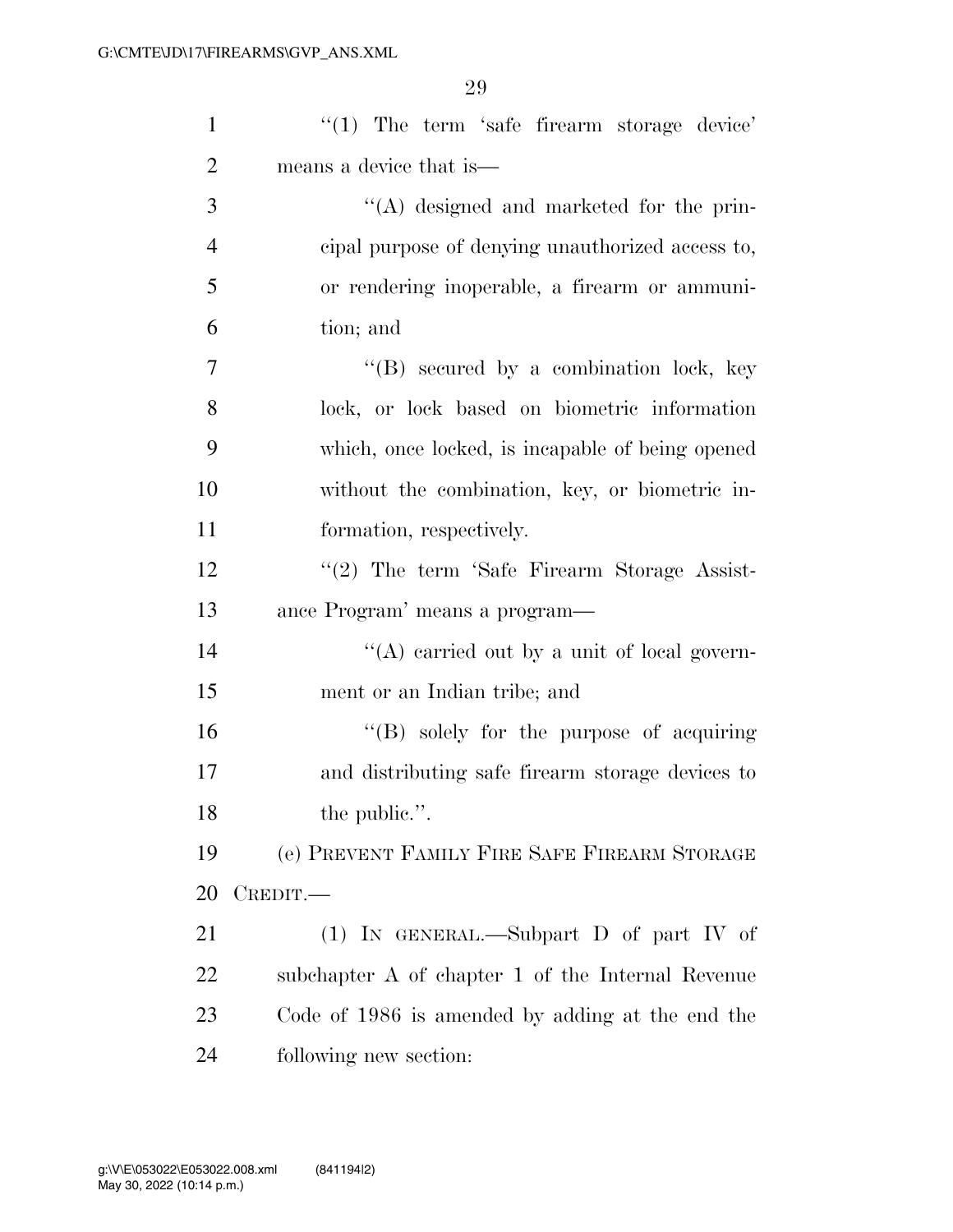### **''SEC. 45U. SAFE FIREARM STORAGE CREDIT.**

2 "(a) ALLOWANCE OF CREDIT.—For purposes of sec- tion 38, the safe firearm storage credit determined under this section for the taxable year is an amount equal to 10 percent of amounts received from the first retail sale of a safe firearm storage device for use within the United States.

- 8  $\qquad$  "(b) LIMITATION.
- 9 "(1) In GENERAL.—The amount taken into ac- count under subsection (a) with respect to a safe 11 firearm storage device shall not exceed \$400.
- 12  $\frac{12}{2}$  VALUE.—If, in connection with a sale of a safe firearm storage device, the transferee receives other property, the amount taken into account under subsection (a) shall be limited to the amount re- ceived solely with respect to the safe firearm storage device, which shall be determined based on the value of the safe firearm storage device relative to the value of such other property.
- 20 "(c) SAFE FIREARM STORAGE DEVICE.—For pur-poses of this section—
- 22 "(1) IN GENERAL.—The term 'safe firearm storage device' means a device that is—
- 24  $\langle (A)$  designed and marketed for the prin-cipal purpose of denying unauthorized access to,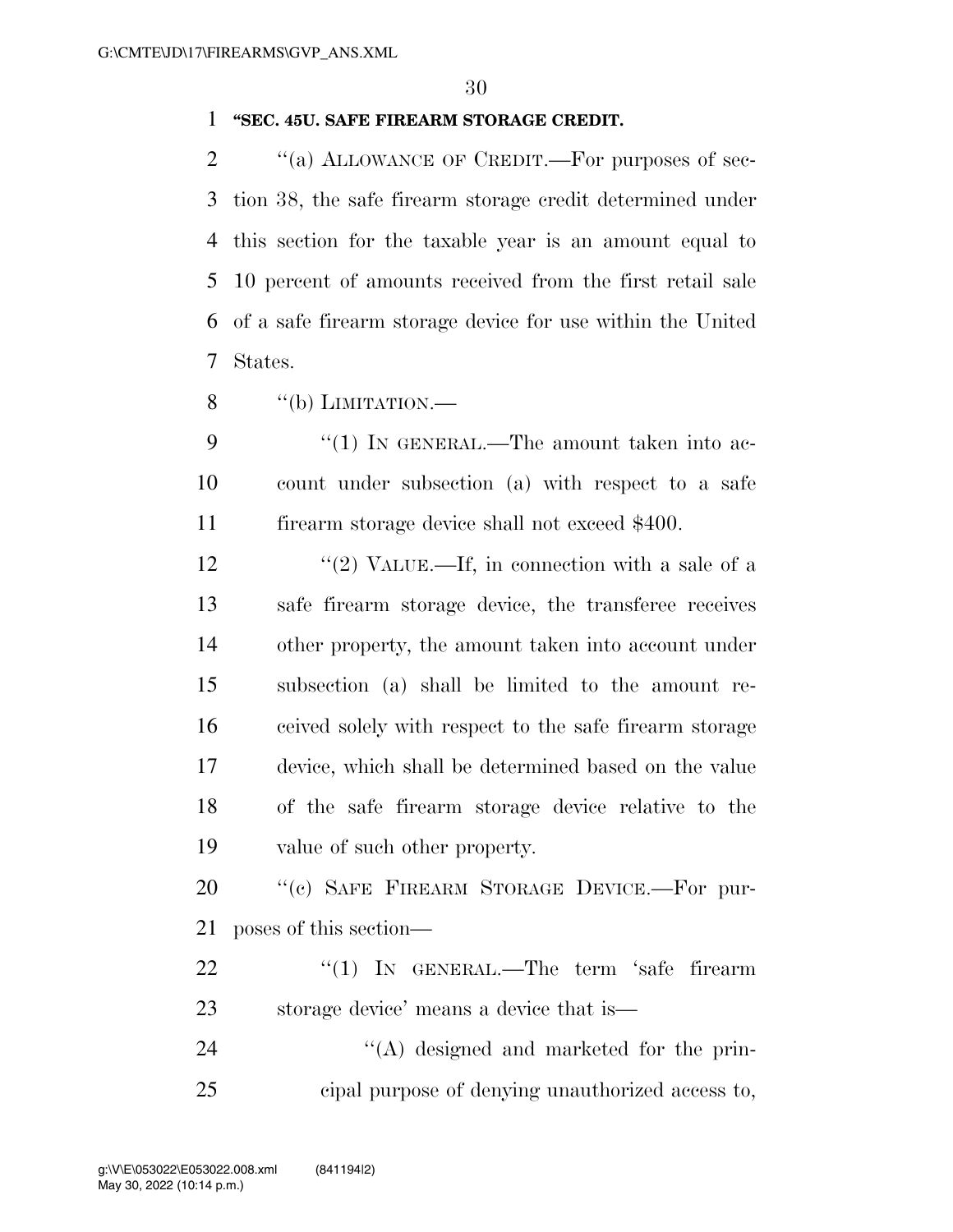| $\mathbf{1}$   | or rendering inoperable, a firearm or ammuni-          |
|----------------|--------------------------------------------------------|
| $\overline{2}$ | tion, and                                              |
| $\mathfrak{Z}$ | $\lq\lq (B)$ secured by a combination lock, key        |
| $\overline{4}$ | lock, or lock based on biometric information           |
| 5              | which, once locked, is incapable of being opened       |
| 6              | without the combination, key, or biometric in-         |
| $\overline{7}$ | formation, respectively.                               |
| 8              | "(2) EXCLUSION.—The term 'safe firearm stor-           |
| 9              | age device' does not include—                          |
| 10             | $\lq\lq$ any device which is incorporated to           |
| 11             | any extent into the design of a firearm or of          |
| 12             | ammunition, or                                         |
| 13             | "(B) any device that, as of the day of the             |
| 14             | sale described in subsection (a), has been sub-        |
| 15             | ject to a mandatory recall by the Consumer             |
| 16             | Product Safety Commission.                             |
| 17             | $``(3)$ FIREARM; AMMUNITION.—The terms 'fire-          |
| 18             | arm' and 'ammunition' have the meanings given          |
| 19             | such terms in section 921 of title 18, United States   |
| 20             | Code (without regard to all that follows 'firearm si-  |
| 21             | lencer, or bump stock' in paragraph $(3)$ of such sec- |
| 22             | tion).                                                 |
| 23             | "(d) TERMINATION.—This section shall not apply to      |
| 24             | sales after December 31, 2030.".                       |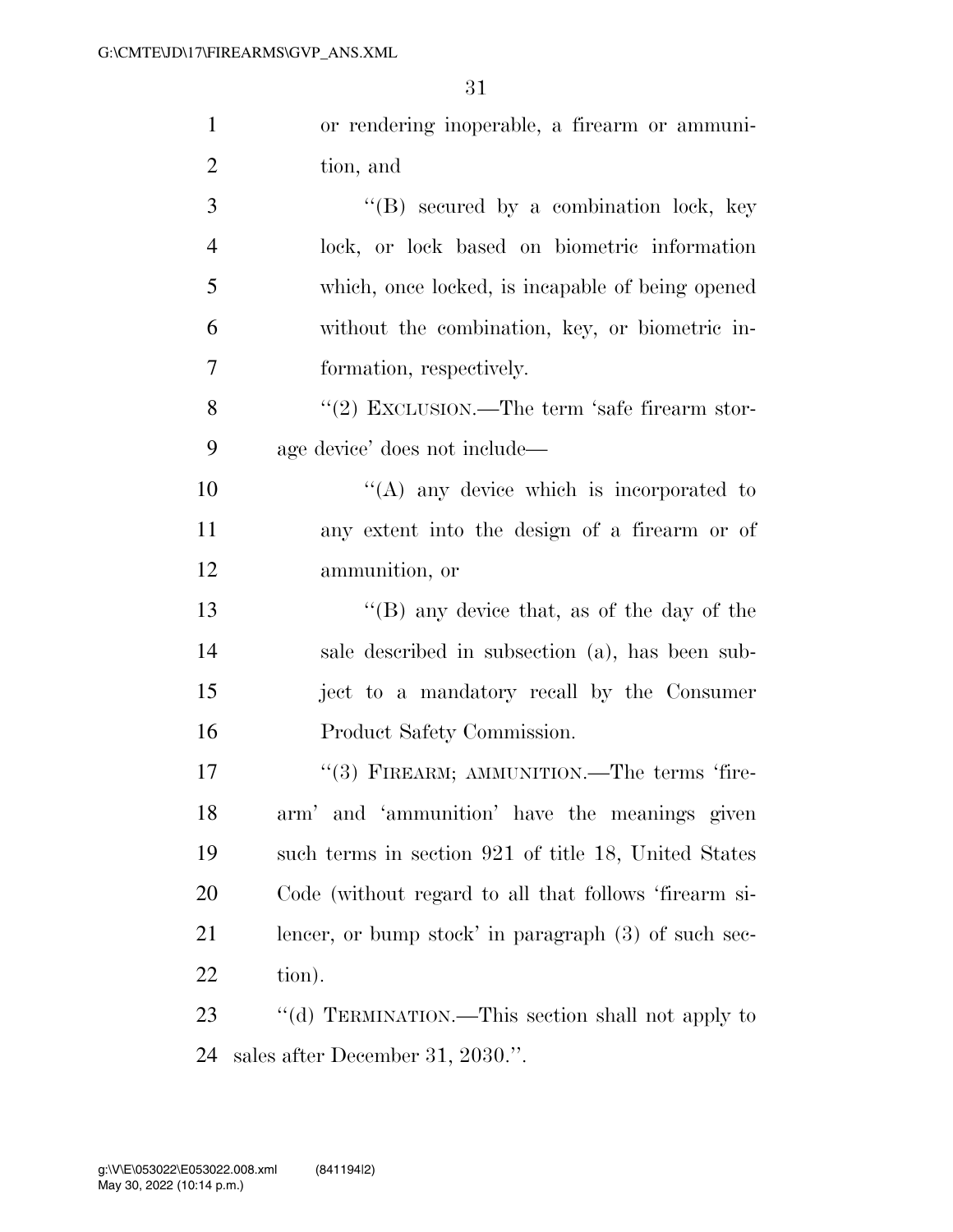| $\mathbf{1}$   | (2) CREDIT MADE PART OF GENERAL BUSI-                  |
|----------------|--------------------------------------------------------|
| $\overline{2}$ | NESS.—Subsection (b) of section 38 of the Internal     |
| 3              | Revenue Code of 1986 is amended by striking            |
| $\overline{4}$ | "plus" at the end of paragraph (32), by striking the   |
| 5              | period at the end of paragraph $(33)$ and inserting ", |
| 6              | plus", and by adding at the end the following new      |
| 7              | paragraph:                                             |
| 8              | "(34) the safe firearm storage credit deter-           |
| 9              | mined under section 45U.".                             |
| 10             | (3) CLERICAL AMENDMENT.—The table of sec-              |
| 11             | tions for subpart D of part IV of subchapter A of      |
| 12             | chapter 1 of such Code is amended by adding at the     |
| 13             | end the following new item:                            |
|                | "Sec. 45U. Safe firearm storage credit.".              |
| 14             | (4) REPORT.—The Secretary of the Treasury              |
| 15             | shall make publicly available an annual report of the  |
| 16             | total amount of credit against tax determined under    |
| 17             | section 45U of such Code for taxable years ending      |
| 18             | in the preceding calendar year, disaggregated by       |
| 19             | State.                                                 |
| 20             | (5) EFFECTIVE DATE.—The amendments made                |
| 21             | by this section shall apply to taxable years beginning |
| 22             | after the date of the enactment of this Act.           |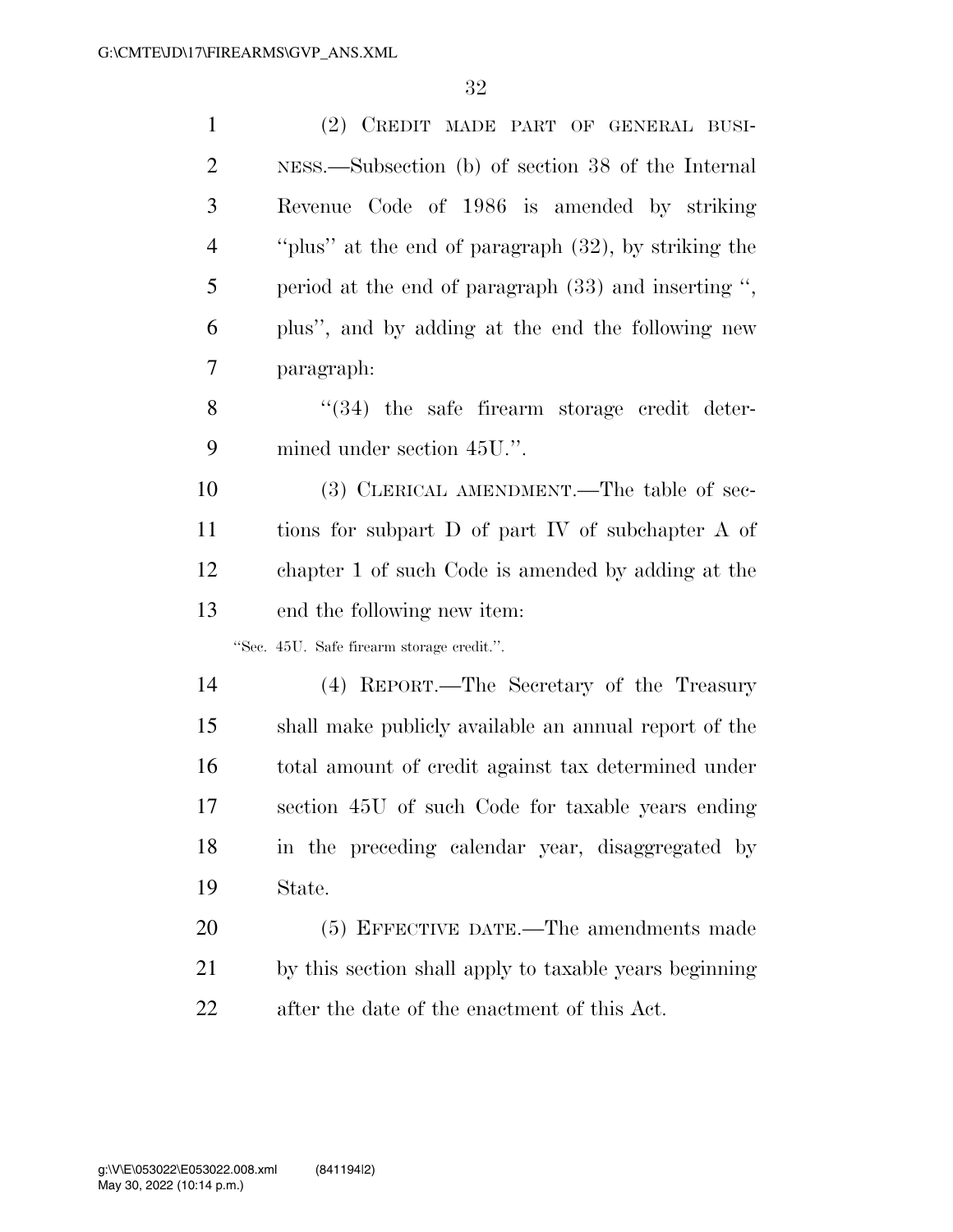# **TITLE V—CLOSING THE BUMP STOCK LOOPHOLE**

### **SEC. 501. BUMP STOCKS.**

 (a) IN GENERAL.—Section 5845 of the Internal Rev-enue Code of 1986 is amended—

 (1) in subsection (a), by striking "and (8) a de- structive device.'' and inserting ''(8) a destructive device; and (9) a bump stock.''; and

 (2) by adding at the end the following new sub-sections:

11 "(n) BUMP STOCK.—The term 'bump stock' means any of the following:

13 ''(1) Any manual, power-driven, or electronic device that is designed such that when the device is attached to a semiautomatic weapon, the device eliminates the need for the operator of a semiauto- matic weapon to make a separate movement for each individual function of the trigger and—

19  $\langle (A)$  materially increases the rate of fire of the semiautomatic weapon, or

21 ''(B) approximates the action or rate of fire of a machinegun.

23 ''(2) Any part or combination of parts that is designed and functions to eliminate the need for the operator of a semiautomatic weapon to make a sepa-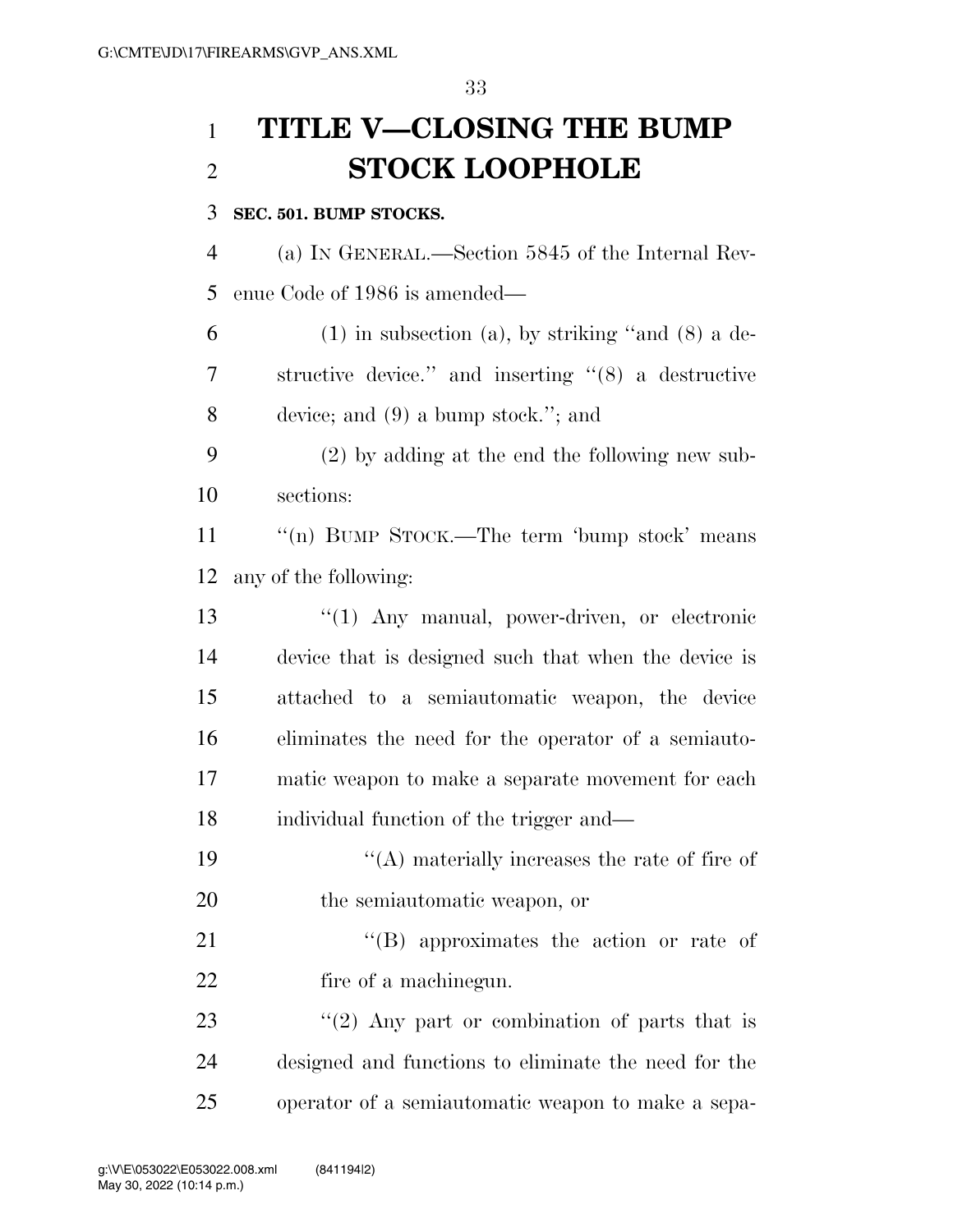| $\mathbf{1}$   | rate movement for each individual function of the       |
|----------------|---------------------------------------------------------|
| $\overline{2}$ | trigger and—                                            |
| 3              | $\lq\lq$ materially increases the rate of fire of       |
| $\overline{4}$ | a semiautomatic weapon, or                              |
| 5              | "(B) approximates the action or rate of                 |
| 6              | fire of a machinegun.                                   |
| 7              | $\cdot\cdot$ (3) Any semiautomatic weapon that has been |
| 8              | modified in any way that eliminates the need for the    |
| 9              | operator of the semiautomatic weapon to make a          |
| 10             | separate movement for each individual function of       |
| 11             | the trigger and—                                        |
| 12             | $\lq\lq$ materially increases the rate of fire of       |
| 13             | the semiautomatic weapon, or                            |
| 14             | "(B) approximates the action or rate of                 |
| 15             | fire of a machinegun.                                   |
| 16             | "(o) SEMIAUTOMATIC WEAPON.—The term 'semi-              |
| 17             | automatic weapon' means any repeating weapon that—      |
| 18             | $\lq(1)$ utilizes a portion of the energy of a firing   |
| 19             | cartridge or shell to extract the fired cartridge case  |
| 20             | or shell casing and chamber the next round, and         |
| 21             | $\lq(2)$ requires a separate function of the trigger    |
| 22             | to fire each cartridge or shell.".                      |
| 23             | (b) AMENDMENTS TO TITLE 18, UNITED STATES               |
| 24             | $CODE.$ —                                               |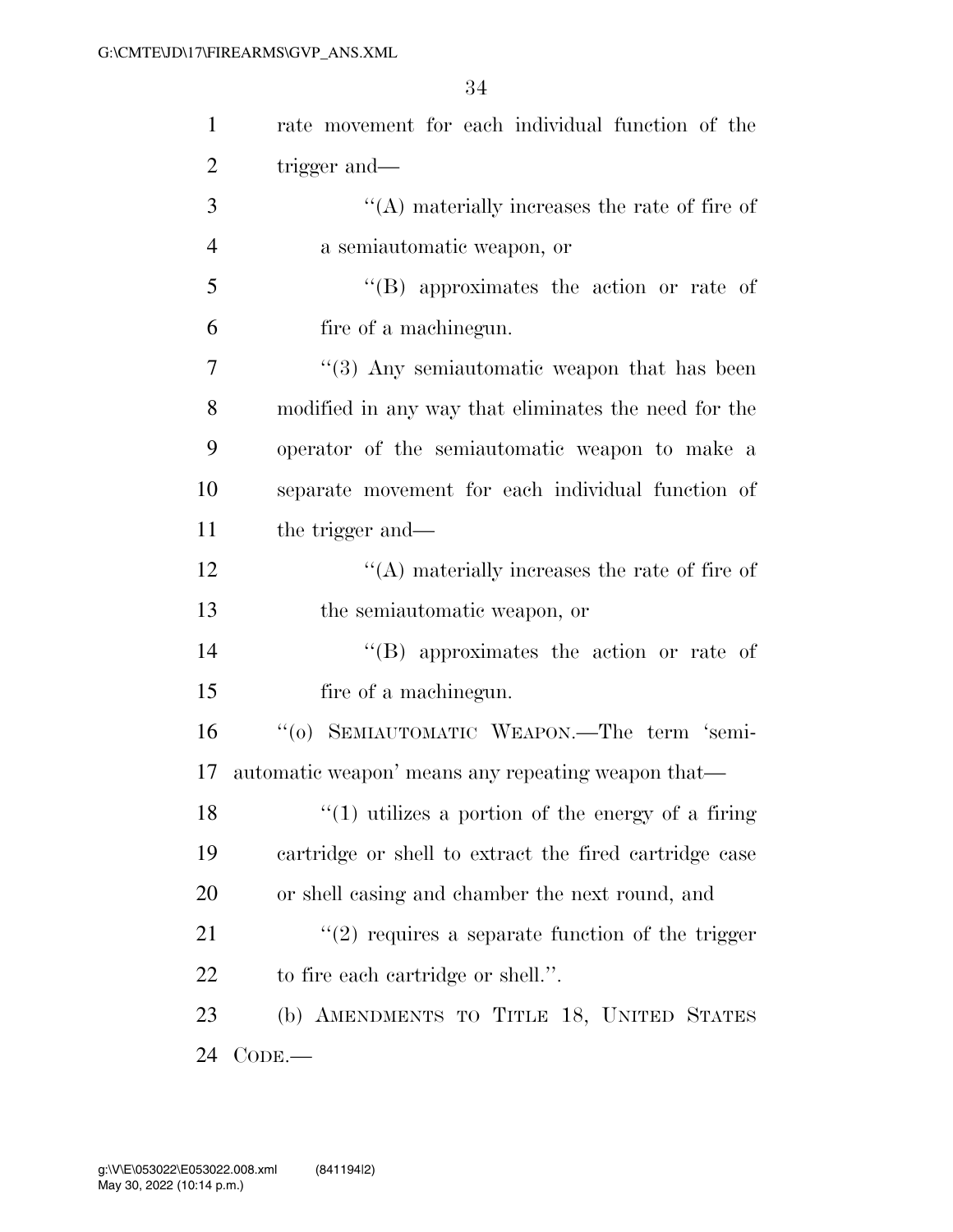| $\mathbf{1}$   | $(1)$ Section 921(a) of title 18, United States          |
|----------------|----------------------------------------------------------|
| $\overline{2}$ | Code, as amended by this Act, is further amended—        |
| 3              | $(A)$ in paragraph $(3)$ , by striking "muffler"         |
| $\overline{4}$ | or firearm silencer" and inserting "muffler,             |
| 5              | firearm silencer, or bump stock"; and                    |
| 6              | (B) by adding at the end the following:                  |
| 7              | $((41)$ The term 'bump stock' has the meaning given      |
| 8              | such term in section $5845(n)$ of the National Firearms  |
| 9              | Act $(26 \text{ U.S.C. } 5845(n))$ .".                   |
| 10             | (2) Section 922 of title 18, United States Code,         |
| 11             | is amended—                                              |
| 12             | $(A)$ in each of subsections $(a)(4)$ and                |
| 13             | $(b)(4)$ , by inserting "bump stock," before "ma-        |
| 14             | chinegun"; and                                           |
| 15             | (B) in subsection $(o)(1)$ , by inserting "or            |
| 16             | bump stock" before the period.                           |
| 17             | TITLE VI–KEEP AMERICANS                                  |
| 18             | <b>SAFE</b>                                              |
| 19             | SEC. 601. DEFINITIONS.                                   |
| 20             | Section $921(a)$ of title 18, United States Code, as     |
| 21             | amended by this Act, is further amended by adding at the |
| 22             | end the following:                                       |
| 23             | $\lq(42)$ The term 'large capacity ammunition feeding    |

device'—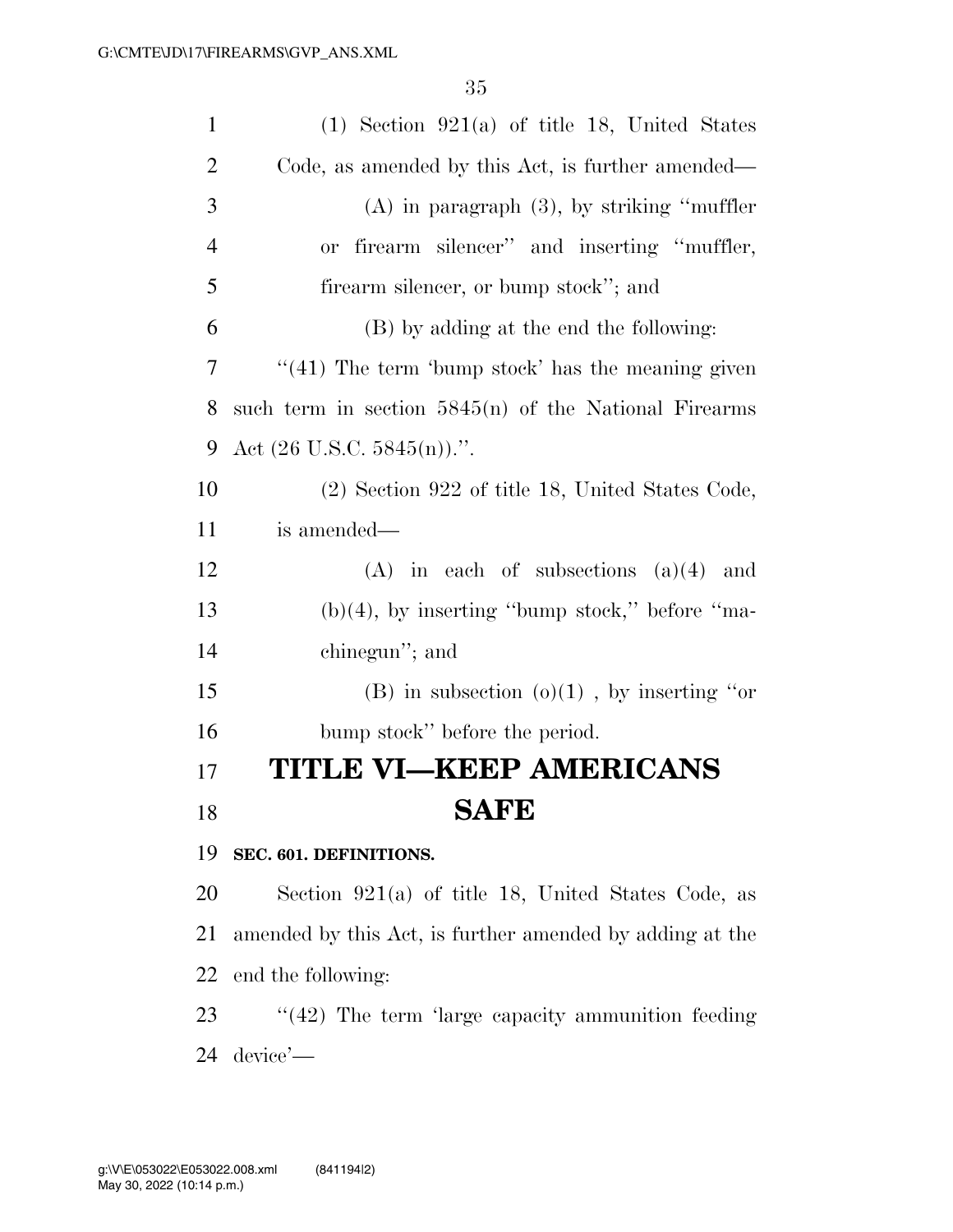| $\mathbf{1}$                                 | "(A) means a magazine, belt, drum, feed strip,            |
|----------------------------------------------|-----------------------------------------------------------|
| $\overline{2}$                               | helical feeding device, or similar device, including      |
| 3                                            | any such device joined or coupled with another in         |
| $\overline{4}$                               | any manner, that has an overall capacity of, or that      |
| 5                                            | can be readily restored, changed, or converted to ac-     |
| 6                                            | cept, more than 10 rounds of ammunition; and              |
| 7                                            | "(B) does not include an attached tubular de-             |
| 8                                            | vice designed to accept, and capable of operating         |
| 9                                            | only with, .22 caliber rimfire ammunition.                |
| 10                                           | "(43) The term 'qualified law enforcement officer'        |
| 11                                           | has the meaning given the term in section 926B.".         |
|                                              |                                                           |
| 12                                           | SEC. 602. RESTRICTIONS ON LARGE CAPACITY AMMUNI-          |
|                                              | TION FEEDING DEVICES.                                     |
|                                              | (a) IN GENERAL.—Section 922 of title 18, United           |
| 15                                           | States Code, is amended by inserting after subsection (u) |
| 16                                           | the following:                                            |
|                                              | " $(v)(1)$ It shall be unlawful for a person to import,   |
|                                              | sell, manufacture, transfer, or possess, in or affecting  |
|                                              | interstate or foreign commerce, a large capacity ammuni-  |
|                                              | tion feeding device.                                      |
|                                              | "(2) Paragraph $(1)$ shall not apply to the possession    |
| 13<br>14<br>17<br>18<br>19<br>20<br>21<br>22 | of any large capacity ammunition feeding device otherwise |
| 23                                           | lawfully possessed on or before the date of enactment of  |

this subsection.

25 ''(3) Paragraph (1) shall not apply to—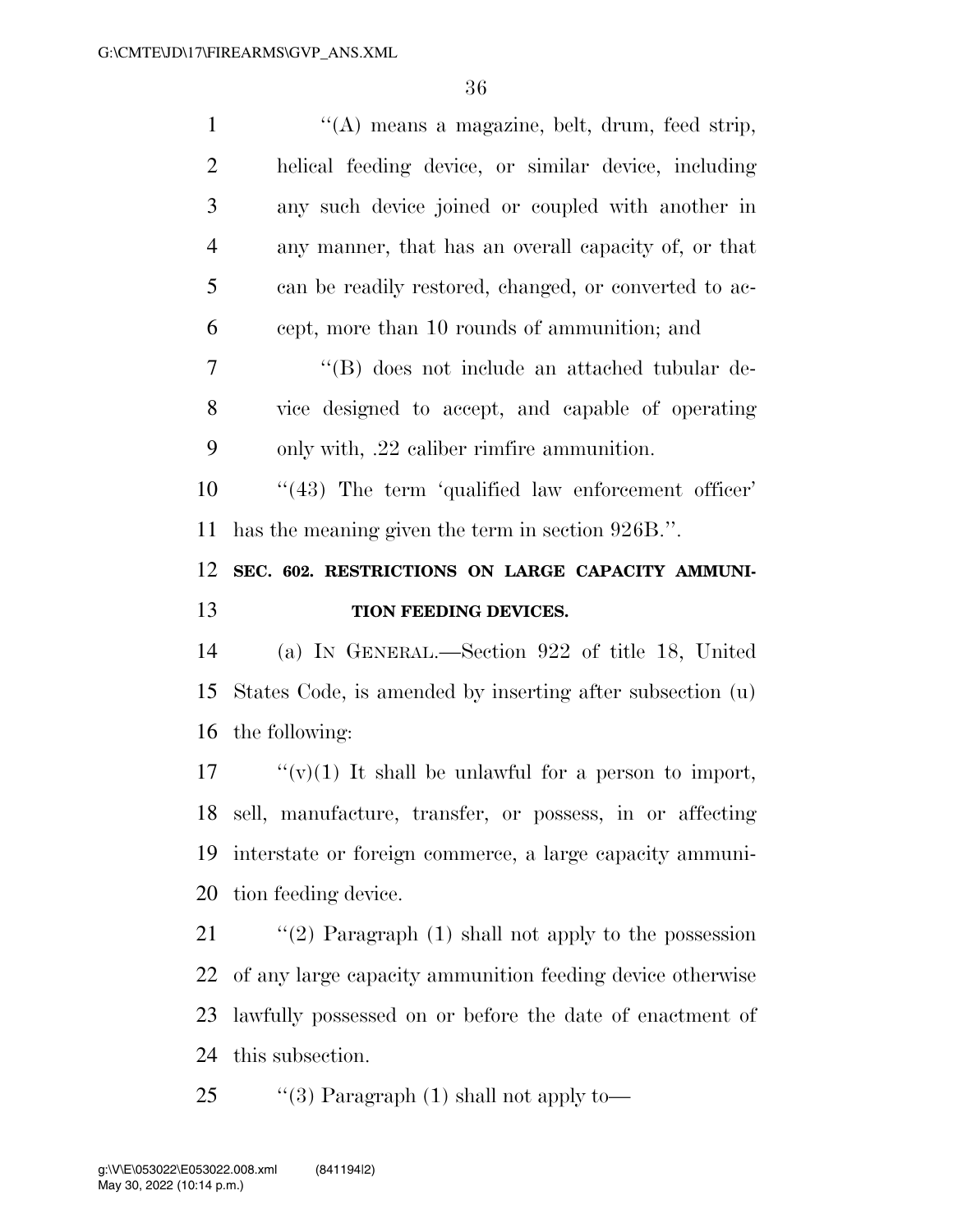$\langle (A)$  the importation for, manufacture for, sale to, transfer to, or possession by the United States or a department or agency of the United States or a State or a department, agency, or political subdivi- sion of a State, or a sale or transfer to or possession by a qualified law enforcement officer employed by the United States or a department or agency of the United States or a State or a department, agency, or political subdivision of a State for purposes of law enforcement (whether on or off-duty), or a sale or transfer to or possession by a campus law enforce- ment officer for purposes of law enforcement (wheth-er on or off-duty);

14 ''(B) the importation for, or sale or transfer to a licensee under title I of the Atomic Energy Act of 1954 (42 U.S.C. 2011 et seq.) for purposes of estab- lishing and maintaining an on-site physical protec- tion system and security organization required by Federal law, or possession by an employee or con- tractor of such licensee on-site for such purposes or off-site for purposes of licensee-authorized training or transportation of nuclear materials;

23  $\langle ^{\prime}(C) \rangle$  the possession, by an individual who is re- tired in good standing from service with a law en-forcement agency and is not otherwise prohibited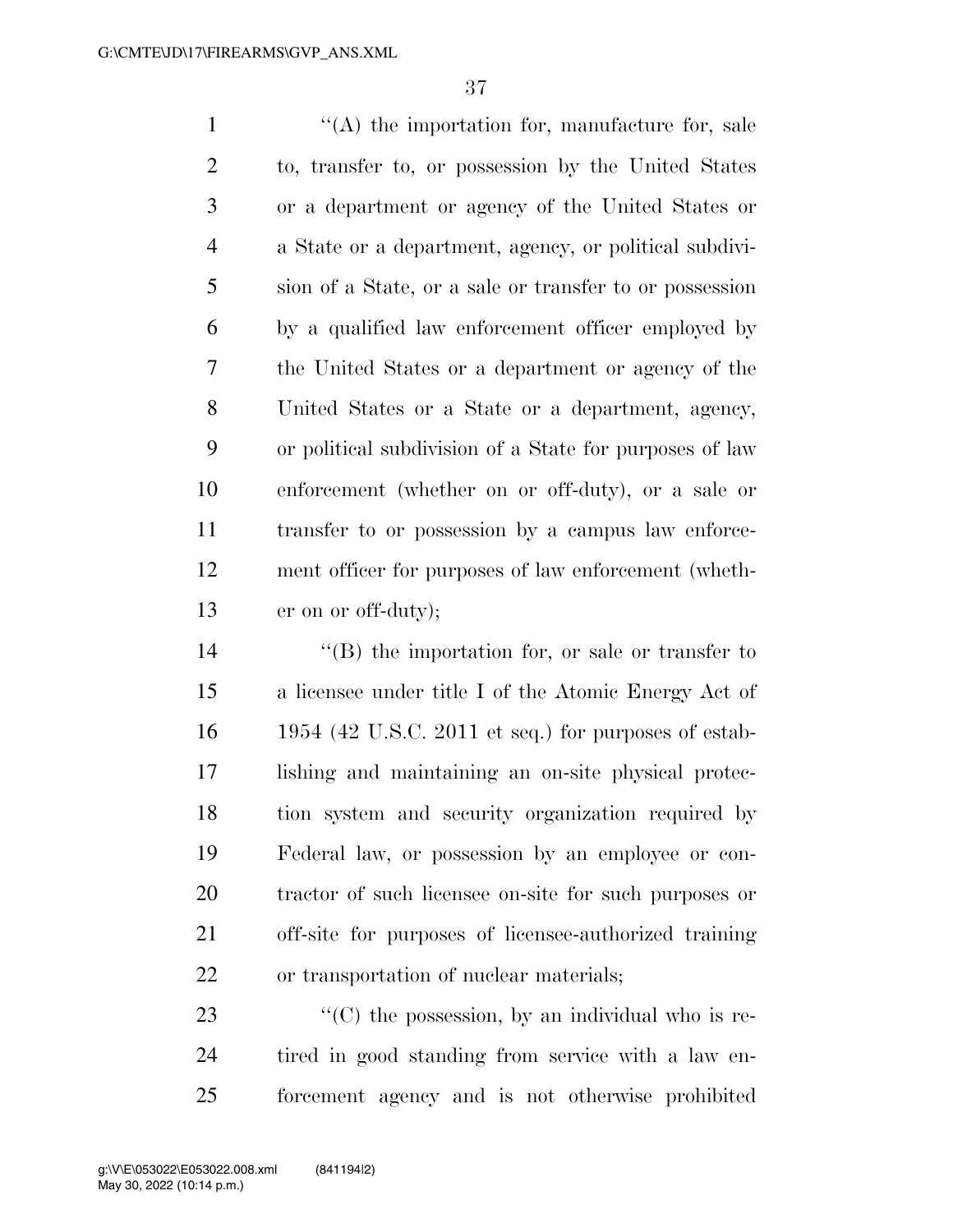| $\mathbf{1}$   | from receiving ammunition, of a large capacity am-        |
|----------------|-----------------------------------------------------------|
| $\overline{2}$ | munition feeding device—                                  |
| 3              | "(i) sold or transferred to the individual by             |
| $\overline{4}$ | the agency upon such retirement; or                       |
| 5              | "(ii) that the individual purchased, or oth-              |
| 6              | erwise obtained, for official use before such re-         |
| 7              | tirement; or                                              |
| 8              | "(D) the importation, sale, manufacture, trans-           |
| 9              | fer, or possession of any large capacity ammunition       |
| 10             | feeding device by a licensed manufacturer or licensed     |
| 11             | importer for the purposes of testing or experimen-        |
| 12             | tation authorized by the Attorney General.                |
| 13             | "(4) For purposes of paragraph $(3)(A)$ , the term        |
| 14             | 'eampus law enforcement officer' means an individual who  |
|                | $15$ is —                                                 |
| 16             | "(A) employed by a private institution of higher          |
| 17             | education that is eligible for funding under title IV     |
| 18             | of the Higher Education Act of 1965 (20 U.S.C.            |
| 19             | 1070 et seq.);                                            |
| 20             | $\lq\lq (B)$ responsible for the prevention or investiga- |
| 21             | tion of crime involving injury to persons or property,    |
| 22             | including apprehension or detention of persons for        |
| 23             | such crimes;                                              |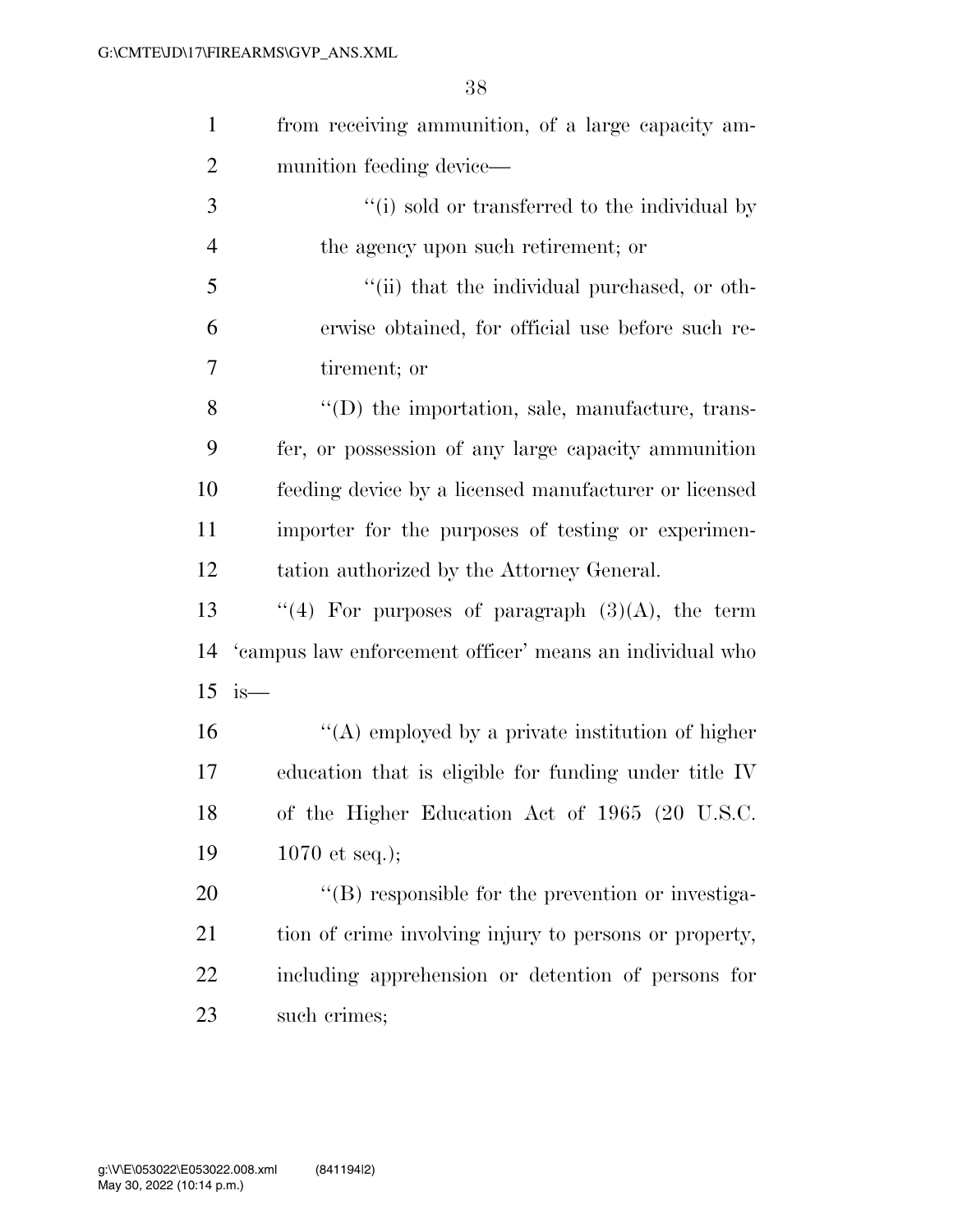1 ''(C) authorized by Federal, State, or local law to carry a firearm, execute search warrants, and make arrests; and

 $\langle\text{(D)}\rangle$  recognized, commissioned, or certified by a government entity as a law enforcement officer.''. (b) IDENTIFICATION MARKINGS FOR LARGE CAPAC- ITY AMMUNITION FEEDING DEVICES.—Section 923(i) of title 18, United States Code, is amended by adding at the end the following: ''A large capacity ammunition feeding device manufactured after the date of enactment of this sentence shall be identified by a serial number and the date on which the device was manufactured or made, leg- ibly and conspicuously engraved or cast on the device, and such other identification as the Attorney General shall by regulations prescribe.''.

 (c) SEIZURE AND FORFEITURE OF LARGE CAPACITY AMMUNITION FEEDING DEVICES.—Section 924(d) of title 18, United States Code, is amended—

19  $(1)$  in paragraph  $(1)$ —

(A) in the first sentence—

21 (i) by striking "Any firearm or ammu-22 nition involved in<sup>"</sup> and inserting "Any fire- arm or ammunition or large capacity am-munition feeding device involved in'';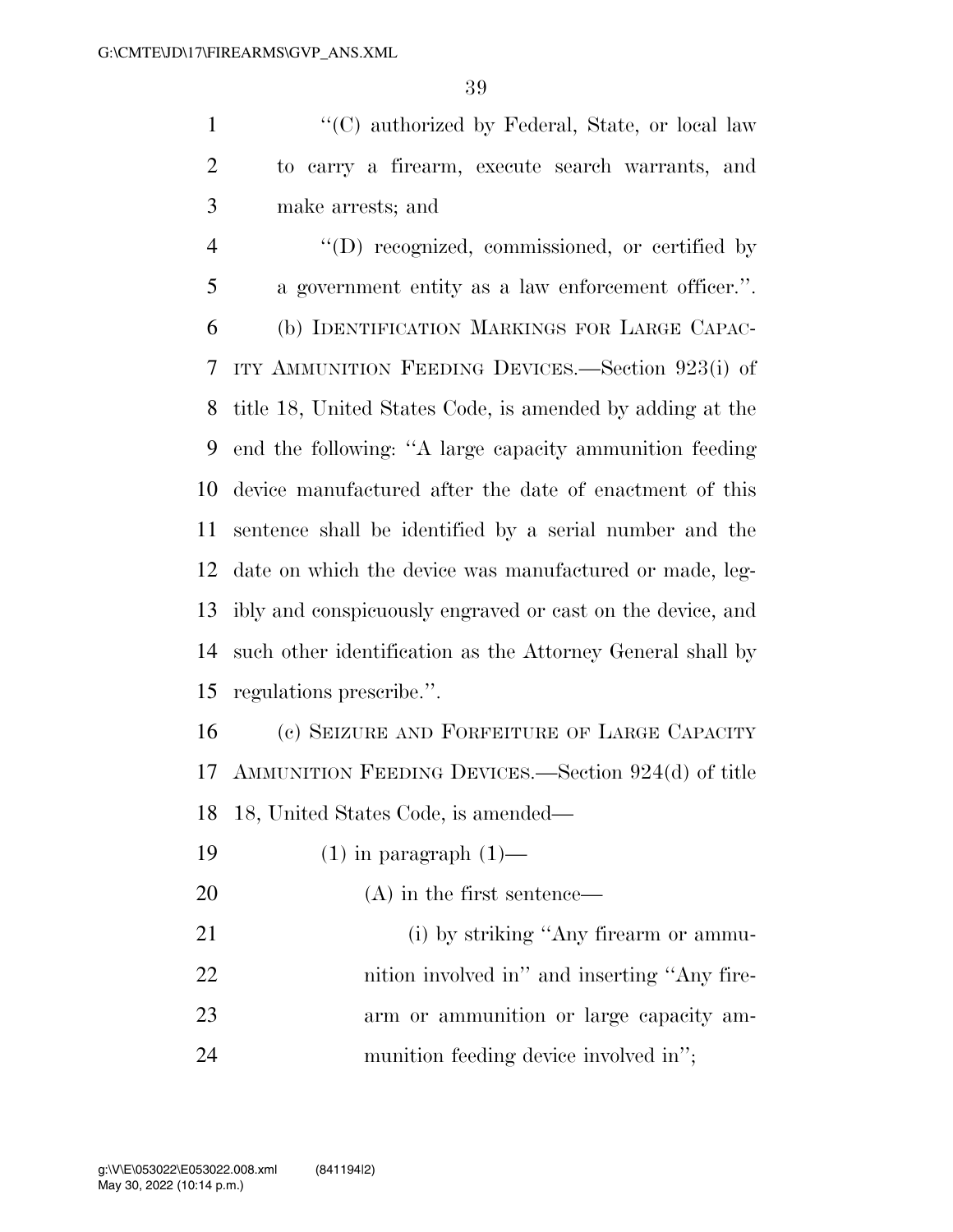| $\mathbf{1}$   | (ii) by striking "or $(k)$ " and inserting                    |
|----------------|---------------------------------------------------------------|
| $\overline{2}$ | "(k), or $(v)$ "; and                                         |
| 3              | (iii) by striking "any firearm or am-                         |
| $\overline{4}$ | munition intended" and inserting "any                         |
| 5              | firearm or ammunition or large capacity                       |
| 6              | ammunition feeding device intended"; and                      |
| $\tau$         | (B) in the second and third sentences, by                     |
| 8              | inserting "or large capacity ammunition feeding               |
| 9              | device" after "firearms or ammunition" each                   |
| 10             | place the term appears;                                       |
| 11             | $(2)$ in paragraph $(2)$ —                                    |
| 12             | $(A)$ in subparagraph $(A)$ , by inserting "or                |
| 13             | large capacity ammunition feeding device" after               |
| 14             | "firearms or ammunition"; and                                 |
| 15             | $(B)$ in subparagraph $(C)$ , by inserting "or                |
| 16             | large capacity ammunition feeding devices"                    |
| 17             | after "firearms or quantities of ammunition";                 |
| 18             | and                                                           |
| 19             | (3) in paragraph $(3)(E)$ , by inserting "922(v),"            |
| 20             | after "922(n),".                                              |
| 21             | SEC. 603. PENALTIES.                                          |
| 22             | Section $924(a)(1)(B)$ of title 18, United States Code,       |
| 23             | is amended by striking "or $(q)$ " and inserting " $(q)$ , or |
| 24             | $(v)$ .                                                       |